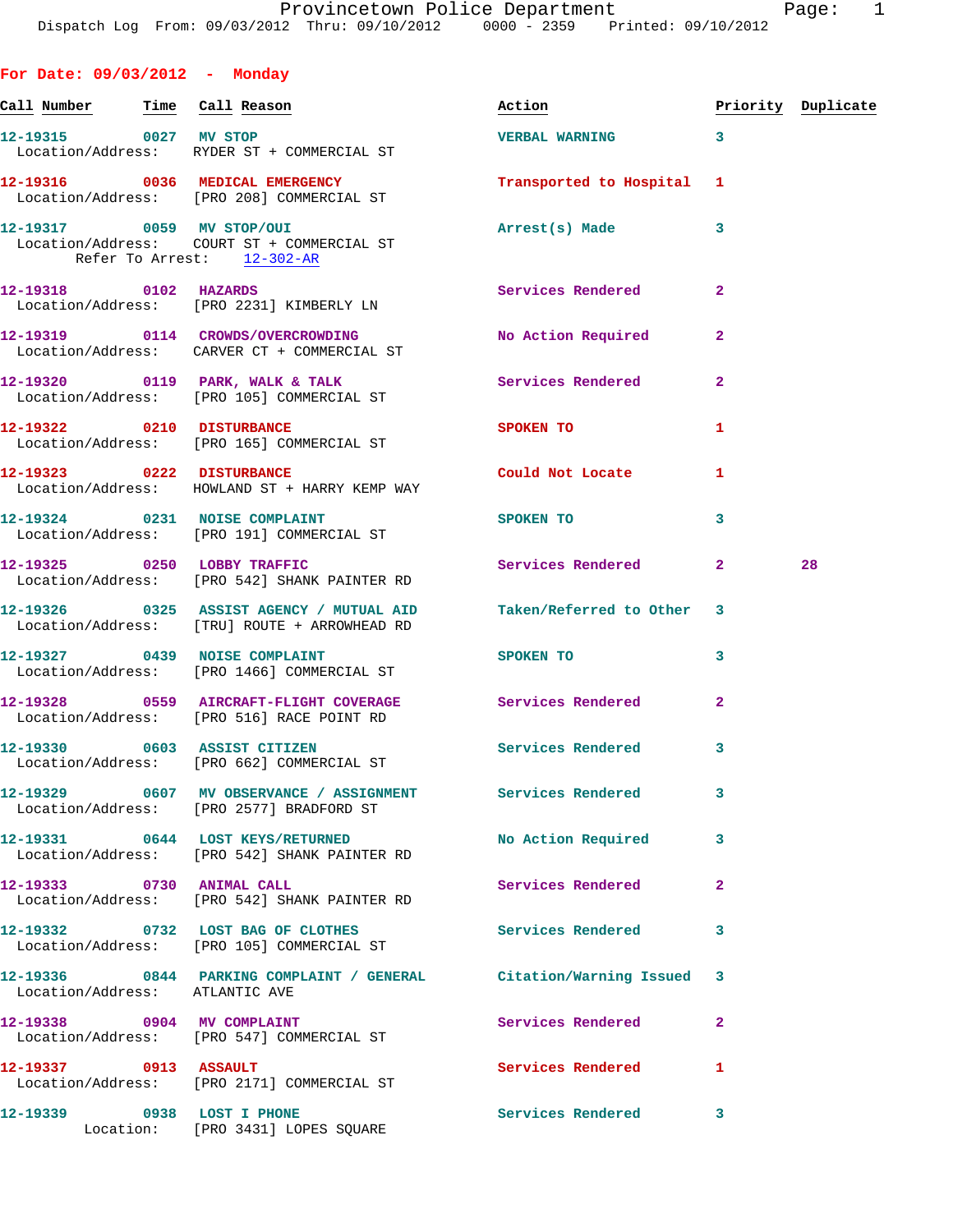| 12-19340 1001 MV STOP<br>Location/Address: SHANK PAINTER RD               |                                                                                                            | <b>VERBAL WARNING</b>      | 3              |
|---------------------------------------------------------------------------|------------------------------------------------------------------------------------------------------------|----------------------------|----------------|
|                                                                           | 12-19341 1007 MV OBSERVANCE / ASSIGNMENT Services Rendered<br>Location/Address: ROUTE 6 + SHANK PAINTER RD |                            | 3              |
| 12-19342 1009 FOLLOW UP                                                   | Location/Address: [PRO 1798] BRADFORD ST                                                                   | Services Rendered          | $\mathbf{2}$   |
| 12-19343 1017 MV STOP                                                     | Location/Address: [PRO 539] SHANK PAINTER RD                                                               | <b>VERBAL WARNING</b>      | 3              |
|                                                                           | 12-19344 1027 LOST WALLET<br>Location/Address: [PRO 1279] ATLANTIC AVE                                     | <b>Services Rendered</b>   | 3              |
|                                                                           | 12-19345 1052 LOOSE DOG/REUNITED<br>Location/Address: [PRO 68] PROVINCELANDS RD                            | Services Rendered          | $\overline{2}$ |
| 12-19346 1110 MEDICAL EMERGENCY<br>Location/Address: [PRO 889] CONWELL ST |                                                                                                            | Unfounded                  | 1              |
| 12-19347 1126 FOLLOW UP<br>Location/Address: [PRO 453] KILEY CT           |                                                                                                            | <b>Services Rendered</b>   | $\overline{2}$ |
|                                                                           | 12-19348 1142 BUILDING/PROPERTY CHECK<br>Location/Address: [PRO 3317] CEMETERY RD                          | BLDG/PROP Checked/Secure 3 |                |
| 12-19349 1207 BIKE SAFETY PROGRAM<br>Location/Address: COMMERCIAL ST      |                                                                                                            | Services Rendered          | $\overline{a}$ |
|                                                                           | 12-19350 1212 PARK, WALK & TALK<br>Location: [PRO 3431] LOPES SQUARE                                       | Services Rendered          | $\overline{2}$ |
|                                                                           | 12-19351 1311 LOST RAY BAN SUNGLASSES<br>Location/Address: [PRO 105] COMMERCIAL ST                         | <b>Services Rendered</b>   | 3              |
| 12-19352 1315 MV STOP<br>Location/Address: [PRO 37] BRADFORD ST           |                                                                                                            | <b>VERBAL WARNING</b>      | 3              |
| 12-19353 1328 KITE IN POWER LINE                                          |                                                                                                            | <b>Services Rendered</b>   | 3              |
| 12-19354 1404 COMPLAINT                                                   | Location/Address: [PRO 604] COMMERCIAL ST                                                                  | Services Rendered 3        |                |
|                                                                           | 12-19355 1559 BUILDING/PROPERTY CHECK<br>Location/Address: [PRO 2483] COMMERCIAL ST                        | BLDG/PROP Checked/Secure 3 |                |
| 12-19356 1604 MV ACCIDENT                                                 | Location/Address: [PRO 3094] COMMERCIAL ST                                                                 | <b>PATIENT REFUSAL</b>     | $\mathbf{1}$   |
| 12-19357 1648 MV STOP<br>Location/Address: BRADFORD ST                    |                                                                                                            | <b>VERBAL WARNING</b>      | $\mathbf{3}$   |
| 12-19358 1701 DISORDERLY                                                  | Location: [PRO 3431] LOPES SQUARE<br>Refer To $P/C:$ 12-304-AR                                             | Services Rendered          | $\mathbf{2}$   |
| 12-19360 1915 MV STOP                                                     | Location/Address: [PRO 539] SHANK PAINTER RD                                                               | Services Rendered          | 3              |
|                                                                           | 12-19361 1927 BUILDING/PROPERTY CHECK<br>Location/Address: [PRO 3292] COMMERCIAL ST                        | BLDG/PROP Checked/Secure 3 |                |
|                                                                           | 12-19362 1927 BUILDING/PROPERTY CHECK<br>Location/Address: [PRO 2500] COMMERCIAL ST                        | BLDG/PROP Checked/Secure 3 |                |
|                                                                           | 12-19363 1934 MEDICAL EMERGENCY<br>Location/Address: [PRO 105] COMMERCIAL ST                               | <b>Services Rendered</b> 1 |                |
|                                                                           | 12-19365 1945 BUILDING/PROPERTY CHECK BLDG/PROP Checked/Secure 3                                           |                            |                |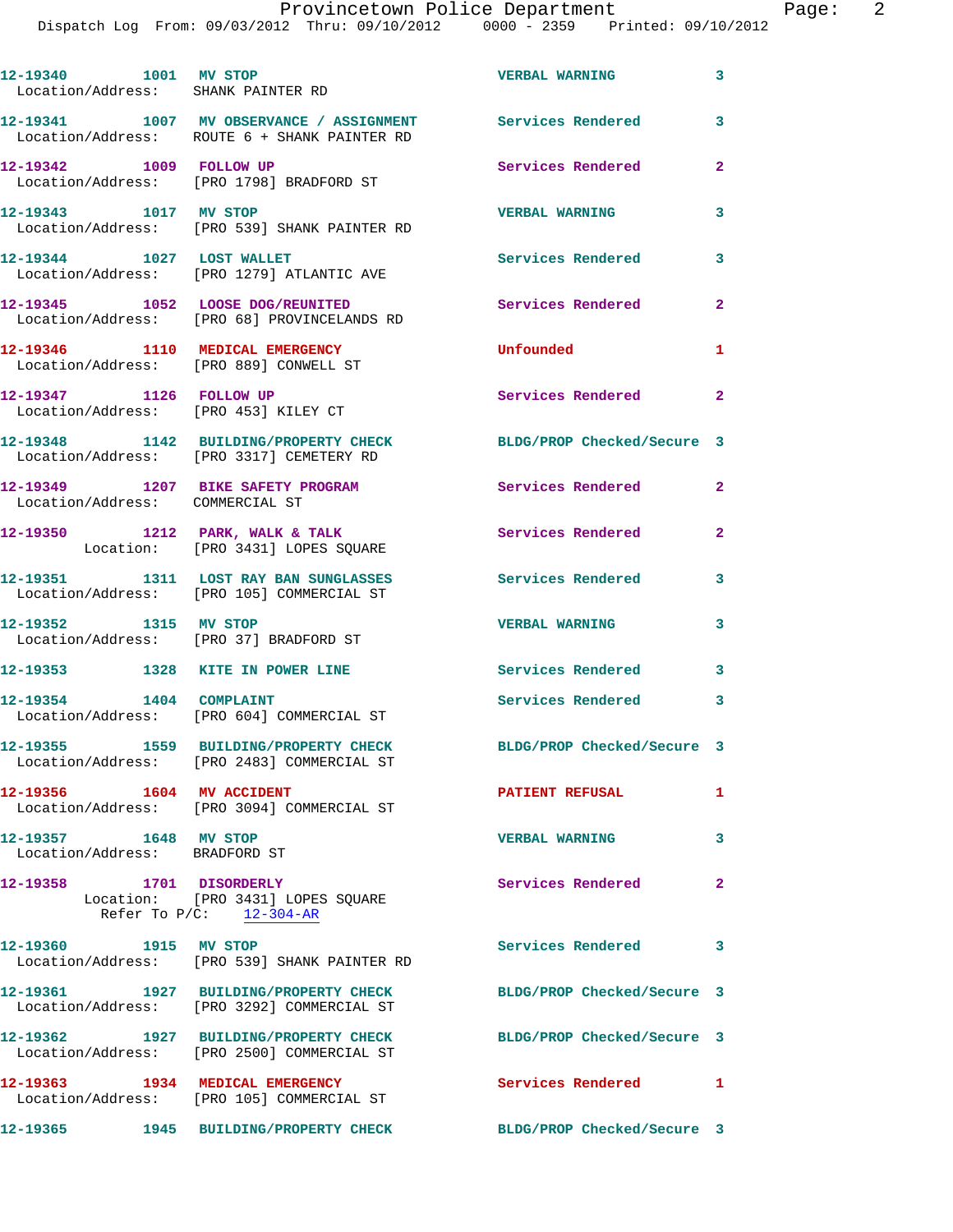|                              | Dispatch Log From: 09/03/2012 Thru: 09/10/2012 0000 - 2359 Printed: 09/10/2012                                 | Provincetown Police Department | $\mathsf{3}$<br>Page: |
|------------------------------|----------------------------------------------------------------------------------------------------------------|--------------------------------|-----------------------|
|                              | Location/Address: [PRO 2483] COMMERCIAL ST                                                                     |                                |                       |
|                              | 12-19366 1953 BOAT/HARBORMASTER<br>Location/Address: [PRO 3259] MACMILLAN WHARF                                | Services Rendered 2            |                       |
|                              | 12-19367 2003 ALARM - GENERAL Services Rendered<br>Location/Address: [PRO 3195] COMMERCIAL ST                  |                                | 1                     |
| Location/Address: CONWELL ST | 12-19368 2013 MV STOP                                                                                          | <b>VERBAL WARNING</b>          | 3                     |
|                              | 12-19369 2018 BUILDING/PROPERTY CHECK BLDG/PROP Checked/Secure 3<br>Location/Address: [PRO 105] COMMERCIAL ST  |                                |                       |
|                              | 12-19370 2034 BUILDING/PROPERTY CHECK BLDG/PROP Checked/Secure 3<br>Location/Address: [PRO 175] COMMERCIAL ST  |                                |                       |
|                              | 12-19371 2040 BY-LAW VIOLATION Citation/Warning Issued 2<br>Location/Address: FREEMAN ST + COMMERCIAL ST       |                                |                       |
|                              | 12-19373 2135 LOST CLEAR BAG/KIDS STUFF Services Rendered<br>Location/Address: [PRO 1910] COMMERCIAL ST        |                                | -3                    |
|                              | 12-19375 2232 BUILDING/PROPERTY CHECK BLDG/PROP Checked/Secure 3<br>Location/Address: [PRO 1638] COMMERCIAL ST |                                |                       |
|                              | 12-19377 2354 BUILDING/PROPERTY CHECK BLDG/PROP Checked/Secure 3<br>Location/Address: [PRO 3163] WINTHROP ST   |                                |                       |

## **For Date: 09/04/2012 - Tuesday**

Location/Address: [PRO 3327] COMMERCIAL ST

| 12-19391 0208 ALARM - FIRE                                    |                                                                                     | <b>False Alarm</b>         | 1              |
|---------------------------------------------------------------|-------------------------------------------------------------------------------------|----------------------------|----------------|
|                                                               | 12-19390 0205 BUILDING/PROPERTY CHECK<br>Location/Address: [PRO 2483] COMMERCIAL ST | <b>Services Rendered</b>   | 3              |
|                                                               | Location/Address: BRADFORD ST + RYDER ST                                            |                            | 3              |
| Location/Address: [PRO 571] ALDEN ST                          | 12-19388 0157 BUILDING/PROPERTY CHECK                                               | BLDG/PROP Checked/Secure 3 |                |
|                                                               | 12-19387 0146 BUILDING/PROPERTY CHECK<br>Location/Address: [PRO 99] COMMERCIAL ST   | BLDG/PROP Checked/Secure 3 |                |
| 12-19386 0135 CROWDS CONTROL                                  | Location/Address: [PRO 105] COMMERCIAL ST                                           | No Action Required         | $\overline{2}$ |
|                                                               | 12-19385 0112 MEDICAL EMERGENCY<br>Location/Address: [PRO 105] COMMERCIAL ST        | Services Rendered          | $\mathbf{1}$   |
| 12-19384 0104 911 GENERAL                                     | Location/Address: [PRO 165] COMMERCIAL ST                                           | Could Not Locate           | $\mathbf{1}$   |
|                                                               | 12-19383 0041 PARK, WALK & TALK<br>Location/Address: [PRO 105] COMMERCIAL ST        | No Action Required         | $\overline{2}$ |
| 12-19381 0033 PARK, WALK & TALK<br>Location/Address: RYDER ST |                                                                                     | No Action Required         | $\mathbf{2}$   |
|                                                               | 12-19382 0027 BUILDING/PROPERTY CHECK<br>Location/Address: [PRO 444] HIGH POLE HILL | BLDG/PROP Checked/Secure 3 |                |
| 12-19380 0025 DISTURBANCE                                     | Location/Address: [PRO 1502] BRADFORD ST                                            | SPOKEN TO                  | $\mathbf{1}$   |
| 12-19379 0001 MV COMPLAINT                                    | Location/Address: [PRO 146] COMMERCIAL ST                                           | Could Not Locate           | $\overline{2}$ |
|                                                               |                                                                                     |                            |                |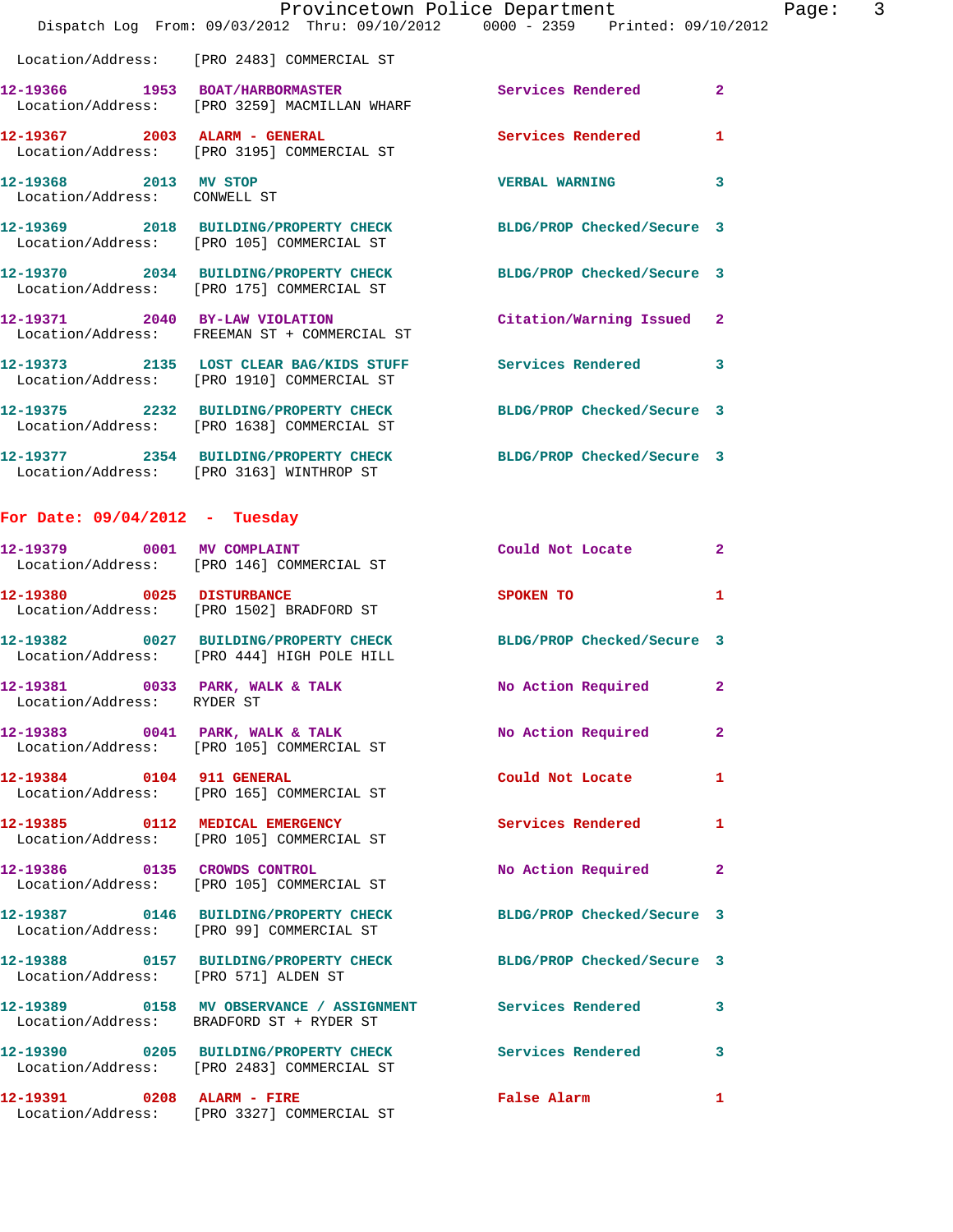|                                                                    | Dispatch Log From: 09/03/2012 Thru: 09/10/2012 0000 - 2359 Printed: 09/10/2012                                    | Provincetown Police Department |              | Page: 4 |
|--------------------------------------------------------------------|-------------------------------------------------------------------------------------------------------------------|--------------------------------|--------------|---------|
|                                                                    |                                                                                                                   |                                |              |         |
|                                                                    | 12-19394 0215 BUILDING/PROPERTY CHECK BLDG/PROP Checked/Secure 3<br>Location/Address: [PRO 518] RACE POINT RD     |                                |              |         |
| Location/Address: [PRO 569] WINSLOW ST                             | 12-19395 0215 BUILDING/PROPERTY CHECK BLDG/PROP Checked/Secure 3                                                  |                                |              |         |
|                                                                    | 12-19393 0219 BIKE ENFORCEMENT<br>Location/Address: [PRO 542] SHANK PAINTER RD                                    | <b>VERBAL WARNING</b>          | $\mathbf{2}$ |         |
|                                                                    | 12-19399 0219 FOUND WALLET<br>Location/Address: [PRO 105] COMMERCIAL ST                                           | No Action Required 3           |              |         |
| Location/Address: [PRO 16] BRADFORD ST                             | 12-19392 0220 BUILDING CHECK; ALL IN ORDER BLDG/PROP Checked/Secure 3                                             |                                |              |         |
|                                                                    | 12-19397 0225 BUILDING/PROPERTY CHECK BLDG/PROP Checked/Secure 3<br>Location/Address: [PRO 516] RACE POINT RD     |                                |              |         |
|                                                                    | 12-19398 0226 BUILDING/PROPERTY CHECK BLDG/PROP Checked/Secure 3<br>Location/Address: [PRO 440] HARRY KEMP WAY    |                                |              |         |
|                                                                    | 12-19396 0230 BUILDING/PROPERTY CHECK BLDG/PROP Checked/Secure 3<br>Location/Address: [PRO 488] MAYFLOWER AVE     |                                |              |         |
| Location/Address: [PRO 3287] ROUTE 6                               | 12-19400 0246 BUILDING/PROPERTY CHECK BLDG/PROP Checked/Secure 3                                                  |                                |              |         |
|                                                                    | 12-19402 0350 BUILDING/PROPERTY CHECK BLDG/PROP Checked/Secure 3<br>Location/Address: [PRO 3030] TIN PAN ALLEY RD |                                |              |         |
| Refer To $P/C$ : 12-305-AR                                         | 12-19401 0356 MV COMPLAINT/ARREST Arrest(s) Made 2<br>Location/Address: [PRO 525] COMMERCIAL ST                   |                                |              |         |
|                                                                    | 12-19403 0457 ASSIST CITIZEN<br>Location/Address: [PRO 662] COMMERCIAL ST                                         | Services Rendered 3            |              |         |
|                                                                    | 12-19404 0518 BUILDING/PROPERTY CHECK BLDG/PROP Checked/Secure 3<br>Location/Address: [PRO 1638] COMMERCIAL ST    |                                |              |         |
|                                                                    | 12-19405 0530 BUILDING/PROPERTY CHECK BLDG/PROP Checked/Secure 3<br>Location/Address: [PRO 545] SHANK PAINTER RD  |                                |              |         |
|                                                                    | 12-19406 0600 LOBBY TRAFFIC<br>Location/Address: [PRO 542] SHANK PAINTER RD                                       | Services Rendered 2            |              | 40      |
|                                                                    | 12-19407 0820 ALARM - FIRE<br>Location/Address: [PRO 3430] COMMERCIAL ST                                          | False Alarm <b>Example 2</b>   | $\mathbf{1}$ |         |
|                                                                    | 12-19418 0830 BOAT/HARBORMASTER Services Rendered 2<br>Location/Address: [PRO 2543] MACMILLAN WHARF               |                                |              |         |
|                                                                    | 12-19408 0845 MV OBSERVANCE / ASSIGNMENT Services Rendered<br>Location/Address: [PRO 3257] SHANKPAINTER RD        |                                | 3            |         |
| Location/Address: [PRO 3287] ROUTE 6                               | 12-19409 0913 BUILDING/PROPERTY CHECK BLDG/PROP Checked/Secure 3                                                  |                                |              |         |
|                                                                    | 12-19410 0920 PARK, WALK & TALK Services Rendered 2<br>Location/Address: [PRO 516] RACE POINT RD                  |                                |              |         |
|                                                                    | Location/Address: [PRO 816] COMMERCIAL ST                                                                         |                                | 3            |         |
|                                                                    | Location/Address: [PRO 1854] WEST VINE ST                                                                         |                                | $\mathbf{3}$ |         |
| 12-19413    1015    COMPLAINT<br>Location/Address: JEROME SMITH RD |                                                                                                                   | Services Rendered 3            |              |         |
|                                                                    | 12-19414 1018 ASSIST AGENCY / MUTUAL AID Services Rendered 3                                                      |                                |              |         |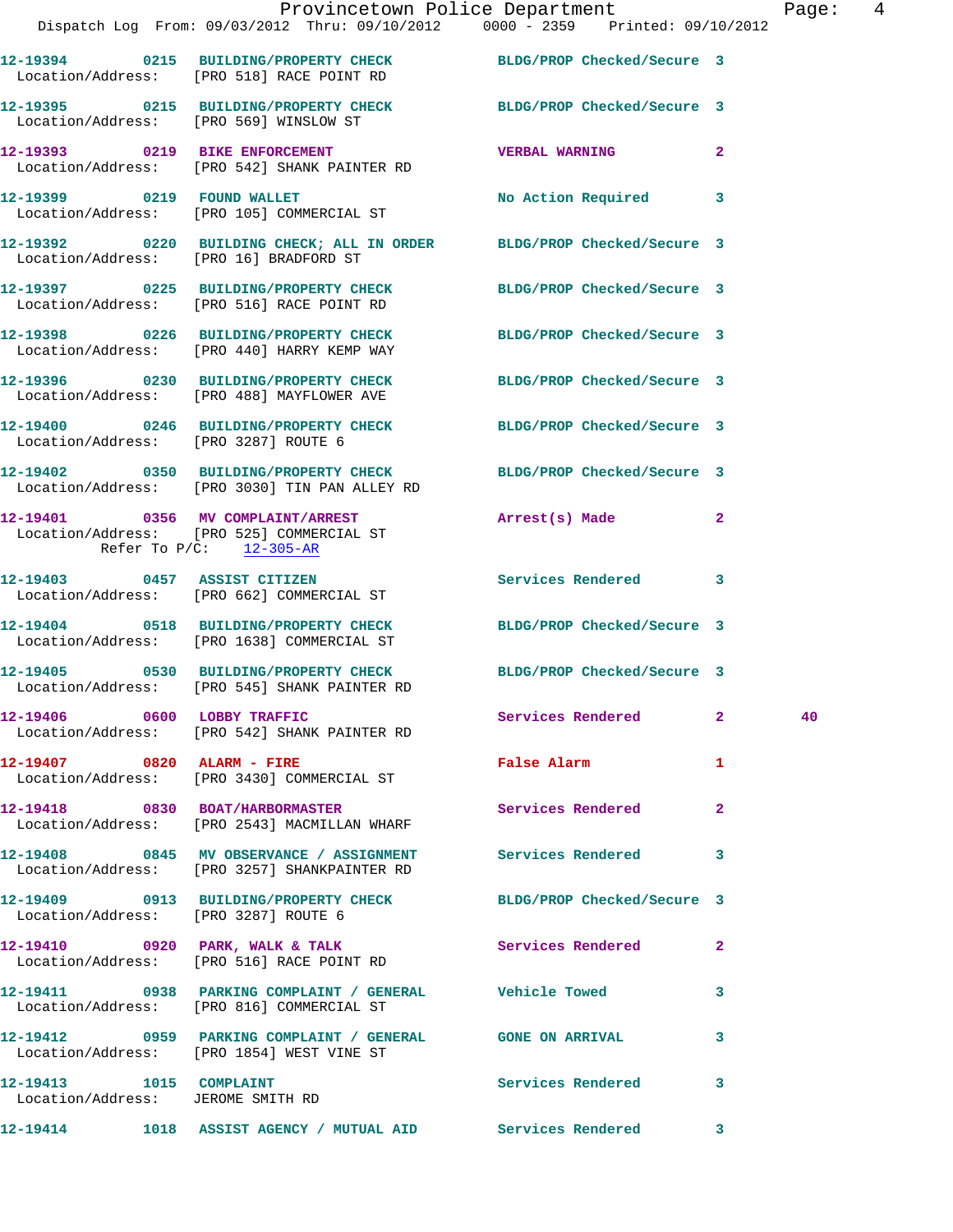|                                                               | Provincetown Police Department<br>Dispatch Log From: 09/03/2012 Thru: 09/10/2012 0000 - 2359 Printed: 09/10/2012 |                          |                |
|---------------------------------------------------------------|------------------------------------------------------------------------------------------------------------------|--------------------------|----------------|
| Location/Address: [PRO 2520] PRINCE ST                        |                                                                                                                  |                          |                |
|                                                               | 12-19415 1029 LOST WALLET<br>Location/Address: [PRO 105] COMMERCIAL ST                                           | Services Rendered        | 3              |
| Location/Address: [PRO 571] ALDEN ST                          | 12-19416 1046 BUILDING/PROPERTY CHECK BLDG/PROP Checked/Secure 3                                                 |                          |                |
|                                                               | 12-19417 1054 LOST SWISS WATCH<br>Location/Address: [PRO 2692] COMMERCIAL ST                                     | <b>Services Rendered</b> | 3              |
| 12-19419 1117 MV ACCIDENT                                     | Location/Address: [PRO 2490] PROVINCELANDS RD                                                                    | Transported to Hospital  | 1              |
|                                                               | 12-19420 1125 LARCENY / FORGERY / FRAUD Services Rendered<br>Location/Address: [PRO 356] COMMERCIAL ST           |                          | $\overline{2}$ |
|                                                               | 12-19421 1137 FLIGHT COVERAGE<br>Location/Address: [PRO 516] RACE POINT RD                                       | Services Rendered        | $\mathbf{2}$   |
|                                                               | 12-19422 1146 LOST BLACK IPHONE<br>Location/Address: [PRO 542] SHANK PAINTER RD                                  | Services Rendered        | 3              |
|                                                               | 12-19423 1247 ALARM - GENERAL<br>Location/Address: [PRO 372] COMMERCIAL ST                                       | False Alarm              | 1              |
|                                                               | 12-19424 1313 198 OUT OF SERVICE<br>Location/Address: [PRO 1892] SHANK PAINTER RD                                | Services Rendered        | 1              |
|                                                               | 12-19425 1320 191 OUT OF TOWN                                                                                    | <b>Services Rendered</b> | 3              |
| 12-19426                                                      | 1342 ASSIST AGENCY / MUTUAL AID Services Rendered<br>Location/Address: [PRO 2490] PROVINCELANDS RD               |                          | 3              |
|                                                               | 12-19427 1424 FOUND CREDIT CARD<br>Location: [PRO 3431] LOPES SQUARE                                             | <b>Services Rendered</b> | 3              |
|                                                               | 12-19428 1430 BUILDING/PROPERTY CHECK BLDG/PROP Checked/Secure 3<br>Location/Address: [PRO 3318] CEMETERY RD     |                          |                |
| Location/Address: [PRO 571] ALDEN ST                          | 12-19429 1526 BUILDING/PROPERTY CHECK BLDG/PROP Checked/Secure 3                                                 |                          |                |
| 12-19430   1541   ANIMAL CALL<br>Location/Address: SNAIL RD   |                                                                                                                  | Services Rendered        | 2              |
| 12-19431 1555 FOLLOW UP                                       | Location/Address: [PRO 542] SHANK PAINTER RD                                                                     | Services Rendered        | 2              |
|                                                               | 12-19432 1605 MV OBSERVANCE / ASSIGNMENT Services Rendered<br>Location/Address: HOWLAND ST + HARRY KEMP WAY      |                          | 3              |
| 12-19433 1611 MV STOP                                         | Location/Address: HARRY KEMP WAY + CONWELL ST                                                                    | No Action Required       | 3              |
| 12-19434 1620 MV STOP<br>Location/Address: BRADFORD ST        |                                                                                                                  | <b>VERBAL WARNING</b>    | 3              |
| 12-19435   1630   COMPLAINT                                   | Location/Address: [PRO 3195] COMMERCIAL ST                                                                       | <b>Services Rendered</b> | 3              |
| Location/Address: [PRO 2521] ROUTE 6                          | 12-19436 1659 MV OBSERVANCE / ASSIGNMENT Services Rendered                                                       |                          | 3              |
| 12-19437 1704 MV STOP<br>Location/Address: SNAIL RD + ROUTE 6 |                                                                                                                  | <b>VERBAL WARNING</b>    | 3              |
|                                                               | 12-19438 1716 BUILDING/PROPERTY CHECK BLDG/PROP Checked/Secure 3<br>Location/Address: [PRO 2206] COMMERCIAL ST   |                          |                |
|                                                               | 12-19439 1726 LARCENY / FORGERY / FRAUD                                                                          | Services Rendered        | 2              |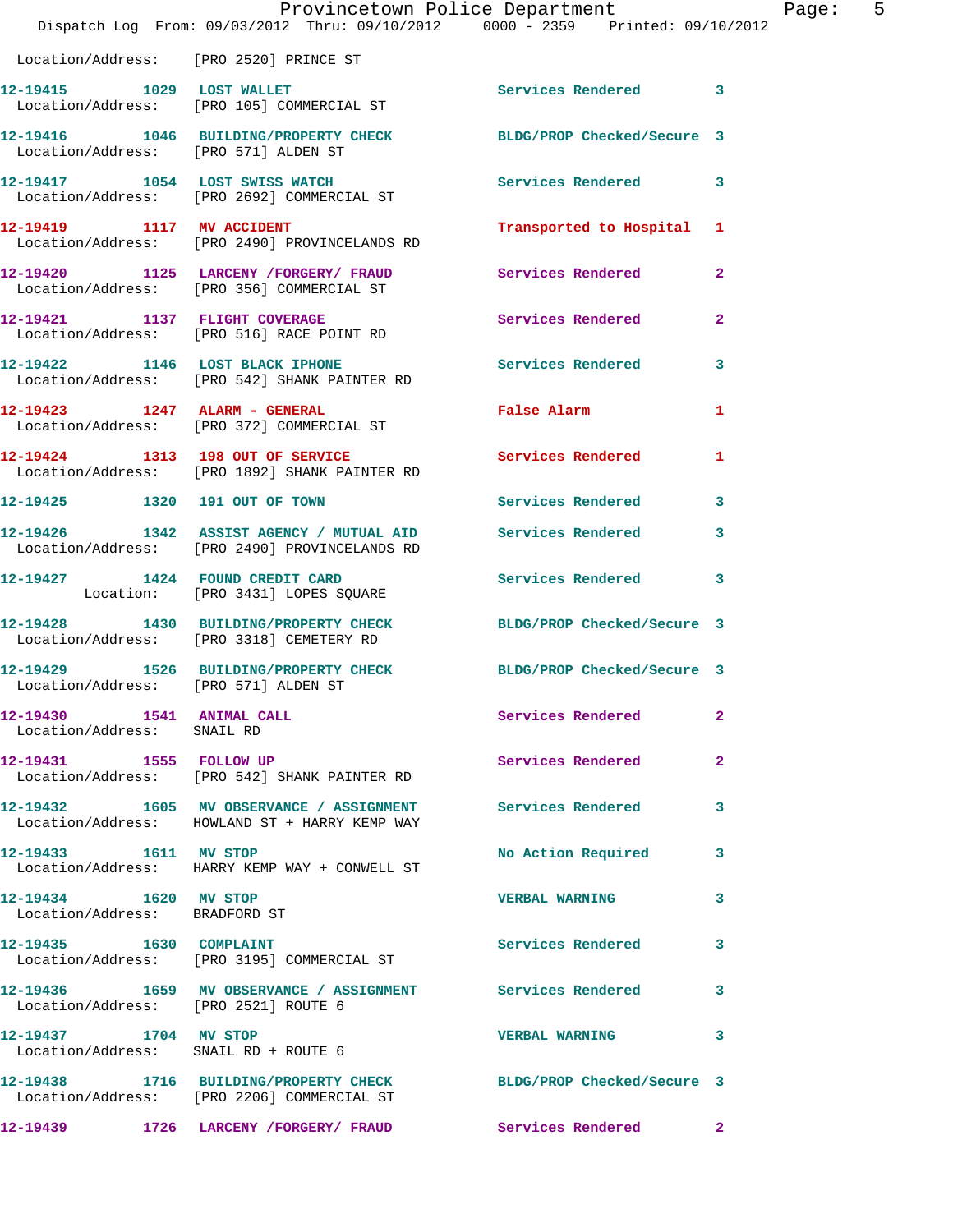|                                                                 | Provincetown Police Department<br>Dispatch Log From: 09/03/2012 Thru: 09/10/2012 0000 - 2359 Printed: 09/10/2012 |                            | P                       |
|-----------------------------------------------------------------|------------------------------------------------------------------------------------------------------------------|----------------------------|-------------------------|
| Location/Address: COMMERCIAL ST                                 |                                                                                                                  |                            |                         |
|                                                                 | 12-19440 1732 LOST GLASSES<br>Location/Address: [PRO 3116] COMMERCIAL ST                                         | Services Rendered          | 3                       |
|                                                                 | 12-19441 1742 ANIMAL CALL<br>Location/Address: CONWELL ST + ROUTE 6                                              | <b>GONE ON ARRIVAL</b>     | $\overline{\mathbf{2}}$ |
|                                                                 | 12-19442 1743 ALARM - GENERAL<br>Location/Address: [PRO 530] SHANK PAINTER RD                                    | False Alarm                | 1                       |
|                                                                 | 12-19443 1750 MEDICAL EMERGENCY<br>Location/Address: [PRO 440] HARRY KEMP WAY                                    | Transported to Hospital    | 1                       |
|                                                                 | 12-19444 1751 BUILDING/PROPERTY CHECK BLDG/PROP Checked/Secure 3<br>Location/Address: [PRO 564] BAYBERRY AVE     |                            |                         |
|                                                                 | 12-19445 1813 MV OBSERVANCE / ASSIGNMENT Services Rendered<br>Location/Address: [PRO 525] COMMERCIAL ST          |                            | 3                       |
|                                                                 | 12-19446 1822 BOAT/HARBORMASTER<br>Location/Address: [PRO 269] COMMERCIAL ST                                     | Services Rendered          | $\overline{\mathbf{2}}$ |
|                                                                 | 12-19447 1824 ALARM - GENERAL<br>Location/Address: [PRO 530] SHANK PAINTER RD                                    | <b>False Alarm</b>         | 1                       |
|                                                                 | 12-19448 1836 POSSIBLE LICENSING VIOLATION LICENSING VIOLATION<br>Location/Address: [PRO 453] KILEY CT           |                            | 3                       |
|                                                                 | 12-19449 1858 911 GENERAL<br>Location/Address: [PRO 1207] COMMERCIAL ST                                          | <b>PATIENT REFUSAL</b>     | 1                       |
|                                                                 | 12-19450 1941 BUILDING/PROPERTY CHECK BLDG/PROP Checked/Secure 3<br>Location/Address: [PRO 2483] COMMERCIAL ST   |                            |                         |
|                                                                 | 12-19451 1947 MV STOP<br>Location/Address: ROUTE 6 + CONWELL ST                                                  | No Action Required         | 3                       |
| 12-19452 1950 MV STOP                                           | Location/Address: [PRO 1822] RACE POINT RD                                                                       | <b>VERBAL WARNING</b>      | 3                       |
| 12-19453 2005 NOISE COMPLAINT                                   | Location/Address: [PRO 530] SHANK PAINTER RD                                                                     | No Action Required         | 3                       |
|                                                                 | 12-19454 2010 BUILDING/PROPERTY CHECK<br>Location/Address: [PRO 306] COMMERCIAL ST                               | BLDG/PROP Checked/Secure 3 |                         |
| Location/Address: [PRO 16] BRADFORD ST                          | 12-19455 2022 BUILDING/PROPERTY CHECK                                                                            | BLDG/PROP Checked/Secure 3 |                         |
| 12-19456 2057 911 GENERAL                                       | Location/Address: [PRO 350] COMMERCIAL ST                                                                        | Transported to Hospital 1  |                         |
|                                                                 | 12-19457 2107 BUILDING/PROPERTY CHECK<br>Location/Address: [PRO 3292] COMMERCIAL ST                              | BLDG/PROP Checked/Secure 3 |                         |
|                                                                 | 12-19458 2108 BUILDING/PROPERTY CHECK<br>Location/Address: [PRO 1638] COMMERCIAL ST                              | BLDG/PROP Checked/Secure 3 |                         |
|                                                                 | 12-19459 2146 MV COMPLAINT<br>Location/Address: [PRO 526] RYDER ST EXT                                           | Services Rendered          | $\mathbf{2}$            |
|                                                                 | 12-19460 2152 BUILDING/PROPERTY CHECK<br>Location/Address: [PRO 519] RACE POINT RD                               | BLDG/PROP Checked/Secure 3 |                         |
| 12-19461 2243 MV COMPLAINT                                      | Location/Address: [PRO 526] RYDER ST EXT                                                                         | <b>GONE ON ARRIVAL</b>     | 2                       |
| 12-19462 2326 DISTURBANCE<br>Location/Address: OLD ANN PAGE WAY |                                                                                                                  | SPOKEN TO                  | 1                       |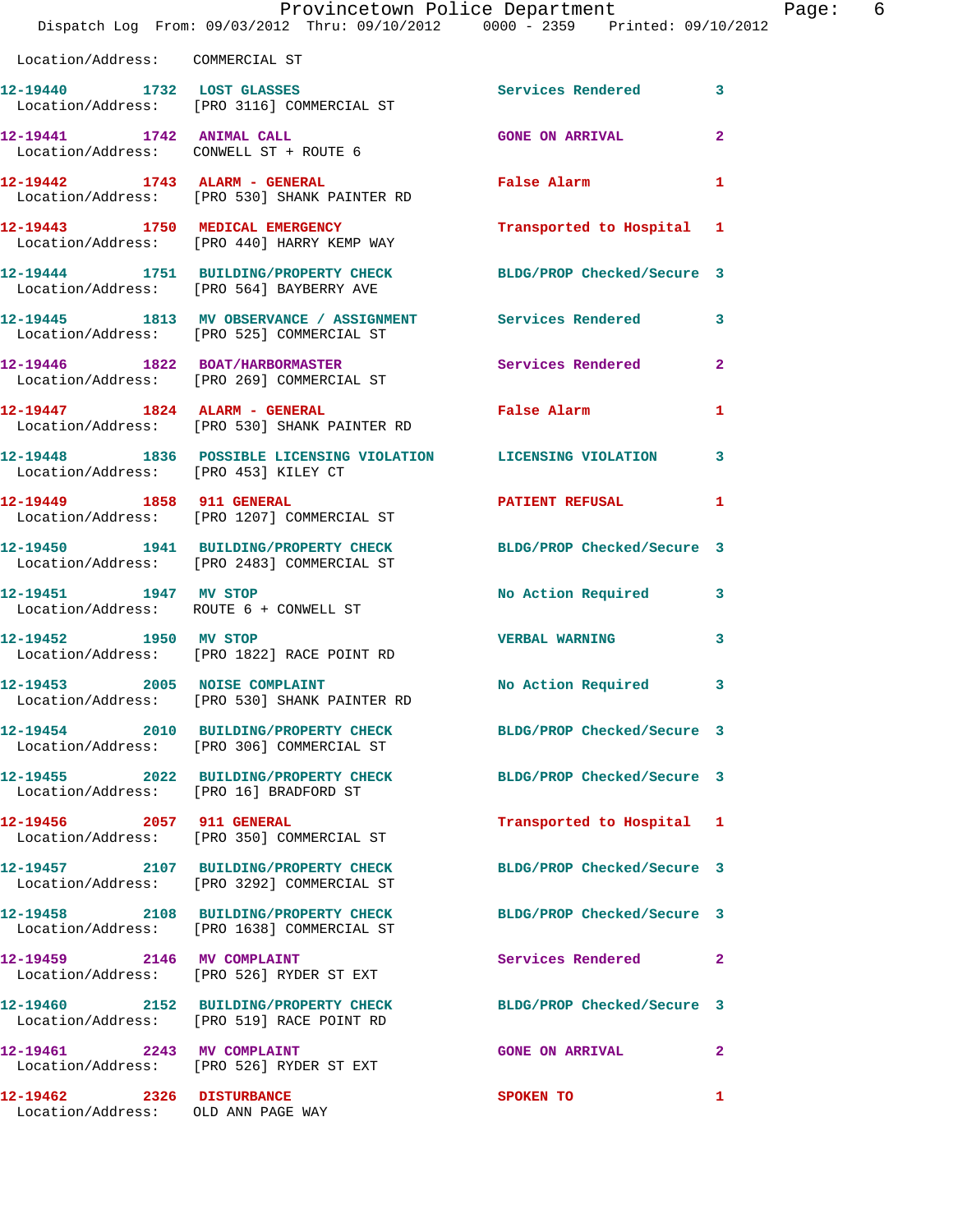| $\mathcal{L}(\mathcal{L})$             | Provincetown Police Department The Page: 7<br>Dispatch Log From: 09/03/2012 Thru: 09/10/2012 0000 - 2359 Printed: 09/10/2012 |                            |    |
|----------------------------------------|------------------------------------------------------------------------------------------------------------------------------|----------------------------|----|
|                                        | 12-19463 2338 BUILDING/PROPERTY CHECK BLDG/PROP Checked/Secure 3<br>Location/Address: [PRO 2543] MACMILLAN                   |                            |    |
|                                        | 12-19464 2352 MV OBSERVANCE / ASSIGNMENT Services Rendered 3<br>Location/Address: SHANK PAINTER RD + CAPTAIN BERTIE RD       |                            |    |
| For Date: $09/05/2012$ - Wednesday     |                                                                                                                              |                            |    |
|                                        | 12-19465 0003 BUILDING/PROPERTY CHECK BLDG/PROP Checked/Secure 3<br>Location/Address: [PRO 444] HIGH POLE                    |                            |    |
|                                        | 12-19466 0017 BUILDING/PROPERTY CHECK BLDG/PROP Checked/Secure 3<br>Location/Address: [PRO 1646] WINSLOW ST                  |                            |    |
|                                        | 12-19467 0017 COMPLAINT/DISPUTE<br>Location/Address: [PRO 547] COMMERCIAL ST                                                 | SPOKEN TO<br>$\sim$ 3      |    |
|                                        | 12-19468 0018 MV STOP<br>Location/Address: MILLER HILL RD + BRADFORD ST                                                      | Vehicle Towed 3            |    |
|                                        | 12-19471 0128 MV OBSERVANCE / ASSIGNMENT Services Rendered 3<br>Location/Address: [PRO 2818] CONWELL ST                      |                            |    |
| Location/Address: [PRO 3287] ROUTE 6   | 12-19472 0153 BUILDING/PROPERTY CHECK BLDG/PROP Checked/Secure 3                                                             |                            |    |
|                                        | 12-19473 0216 BUILDING/PROPERTY CHECK BLDG/PROP Checked/Secure 3<br>Location/Address: [PRO 99] COMMERCIAL ST                 |                            |    |
|                                        | 12-19474 0217 BUILDING/PROPERTY CHECK BLDG/PROP Checked/Secure 3<br>Location/Address: [PRO 16] BRADFORD ST                   |                            |    |
| Location/Address: [PRO 2] ALDEN ST     | 12-19475 0219 BUILDING/PROPERTY CHECK BLDG/PROP Checked/Secure 3                                                             |                            |    |
|                                        | 12-19476 0220 LOBBY TRAFFIC<br>Location/Address: [PRO 542] SHANK PAINTER RD                                                  | Services Rendered 2        | 34 |
| Location/Address: [PRO 569] WINSLOW ST | 12-19477 0224 BUILDING/PROPERTY CHECK BLDG/PROP Checked/Secure 3                                                             |                            |    |
|                                        | 12-19478 0226 BUILDING/PROPERTY CHECK<br>Location/Address: [PRO 440] HARRY KEMP WAY                                          | BLDG/PROP Checked/Secure 3 |    |
|                                        | 12-19479 0231 BUILDING/PROPERTY CHECK<br>Location/Address: [PRO 516] RACE POINT RD                                           | BLDG/PROP Checked/Secure 3 |    |
|                                        | 12-19480 0233 BUILDING/PROPERTY CHECK<br>Location/Address: [PRO 488] MAYFLOWER AVE                                           | BLDG/PROP Checked/Secure 3 |    |
|                                        | 12-19481 0258 BUILDING/PROPERTY CHECK<br>Location/Address: [PRO 545] SHANKPAINTER RD                                         | BLDG/PROP Checked/Secure 3 |    |
|                                        | 12-19482 0353 BUILDING/PROPERTY CHECK<br>Location/Address: [PRO 3030] TIN PAN ALLEY RD                                       | BLDG/PROP Checked/Secure 3 |    |
|                                        | 12-19483 0516 BUILDING/PROPERTY CHECK BLDG/PROP Checked/Secure 3<br>Location/Address: [PRO 1638] COMMERCIAL ST               |                            |    |
|                                        | 12-19484 0520 BUILDING/PROPERTY CHECK Services Rendered 3<br>Location/Address: [PRO 2898] JEROME SMITH RD                    |                            |    |
|                                        | 12-19485 0614 BUILDING/PROPERTY CHECK BLDG/PROP Checked/Secure 3<br>Location/Address: [PRO 3163] WINTHROP ST                 |                            |    |
|                                        | 12-19486 0625 BUILDING/PROPERTY CHECK Services Rendered<br>Location/Address: [PRO 2483] COMMERCIAL ST                        |                            | 3  |
| 12-19487 0755 ASSIST CITIZEN           |                                                                                                                              | Services Rendered 3        |    |

Location/Address: [PRO 542] SHANK PAINTER RD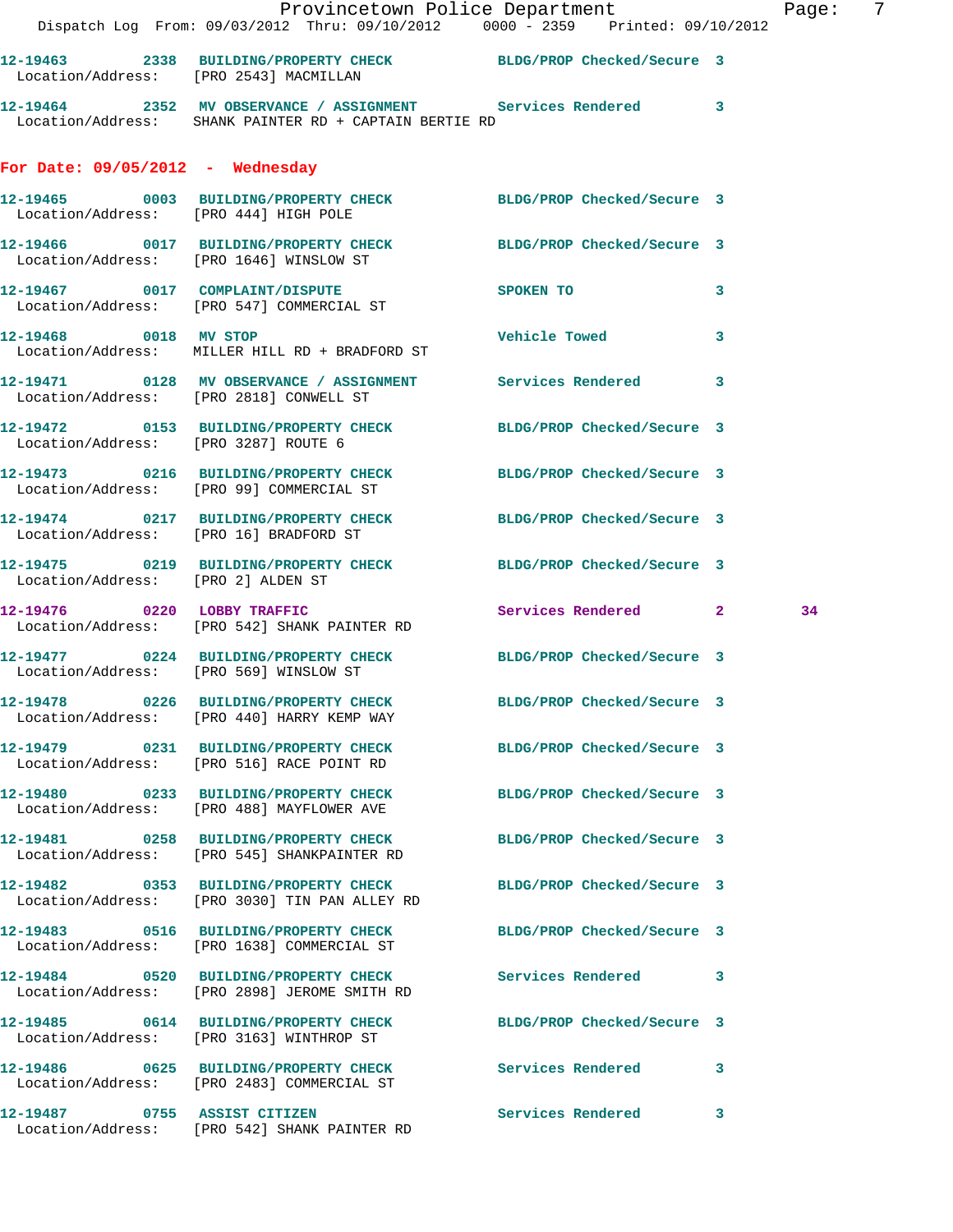| 12-19488 0802 HAZARDS<br>Location/Address: RACE POINT RD             |                                                                                                        | Services Rendered 2        |                          |
|----------------------------------------------------------------------|--------------------------------------------------------------------------------------------------------|----------------------------|--------------------------|
| Location/Address: [PRO 3287] ROUTE 6                                 | 12-19489 0819 BUILDING/PROPERTY CHECK                                                                  | BLDG/PROP Checked/Secure 3 |                          |
|                                                                      | 12-19490 0834 TRAFFIC CONTROL/ASSIST Services Rendered 3<br>Location/Address: BRADFORD ST + JOHNSON ST |                            |                          |
| Location/Address: ROUTE 6                                            | 12-19491 0835 MV OBSERVANCE / ASSIGNMENT Services Rendered                                             |                            | 3                        |
|                                                                      | 12-19492 0845 BOAT/HARBORMASTER<br>Location/Address: [PRO 2543] MACMILLAN WHARF                        | Services Rendered 2        |                          |
|                                                                      | 12-19493 0853 BUILDING/PROPERTY CHECK<br>Location/Address: [PRO 571] ALDEN ST                          | BLDG/PROP Checked/Secure 3 |                          |
| 12-19494 0854 MV STOP<br>Location/Address: [PRO 2479] ROUTE 6        |                                                                                                        | <b>VERBAL WARNING</b>      | 3                        |
| 12-19495 0950 ALARM FIRE                                             | Location/Address: [PRO 512] PRINCE ST                                                                  | False Alarm                | 1                        |
| 12-19496 1008 REASSURANCE CHECK                                      | Location/Address: [PRO 3632] COMMERCIAL ST                                                             | SPOKEN TO                  | 3                        |
|                                                                      | 12-19497 1053 BUILDING/PROPERTY CHECK<br>Location/Address: [PRO 3317] CEMETERY RD                      | BLDG/PROP Checked/Secure 3 |                          |
|                                                                      | 12-19498 1117 ALARM - FIRE<br>Location/Address: [PRO 146] COMMERCIAL ST                                | False Alarm                | $\mathbf{1}$             |
| 12-19499 1128 MV ACCIDENT                                            | Location/Address: [PRO 3317] CEMETERY RD                                                               | Services Rendered          | $\mathbf{1}$             |
|                                                                      | 12-19500 1134 ALARM TESTING<br>Location/Address: [PRO 57] BRADFORD ST                                  | Services Rendered          | 1                        |
|                                                                      | 12-19501 1209 WEST END LOT/BOATS<br>Location/Address: [PRO 2483] COMMERCIAL ST                         | Services Rendered 3        |                          |
|                                                                      | 12-19502 1225 BUILDING/PROPERTY CHECK<br>Location/Address: [PRO 2500] COMMERCIAL ST                    | BLDG/PROP Checked/Secure 3 |                          |
| 12-19503 1240 ANIMAL CALL                                            | Location/Address: [PRO 2645] SHANK PAINTER RD                                                          | Services Rendered          |                          |
|                                                                      | 12-19504 1242 LOST LIC/CREDIT CARD<br>Location/Address: [PRO 542] SHANK PAINTER RD                     | Services Rendered 3        |                          |
| 12-19505 1324 ALARM - GENERAL                                        | Location/Address: [PRO 530] SHANK PAINTER RD                                                           | Services Rendered          | $\mathbf{1}$             |
| 12-19507 1333 ASSIST CITIZEN                                         | Location/Address: [PRO 542] SHANK PAINTER RD                                                           | <b>Services Rendered</b>   | $\overline{\phantom{a}}$ |
| 12-19508 1437 SERVE SUMMONS<br>Location/Address: [PRO 262] CENTER ST |                                                                                                        | Could Not Locate 3         |                          |
|                                                                      | 12-19509 1442 SUSPICIOUS ACTIVITY<br>Location/Address: [PRO 3437] MONTELLO ST                          | BLDG/PROP Checked/Secure 2 |                          |
| 12-19510 1512 FLIGHT COVERAGE                                        | Location/Address: [PRO 516] RACE POINT RD                                                              | <b>Services Rendered</b>   | $\mathbf{2}$             |
| Location/Address: ROUTE 6 + CONWELL ST                               | 12-19511 1624 MV OBSERVANCE / ASSIGNMENT Services Rendered                                             |                            | 3                        |
|                                                                      | 12-19512 1754 LOST SMART CELL PHONE                                                                    | No Action Required         | $\mathbf{3}$             |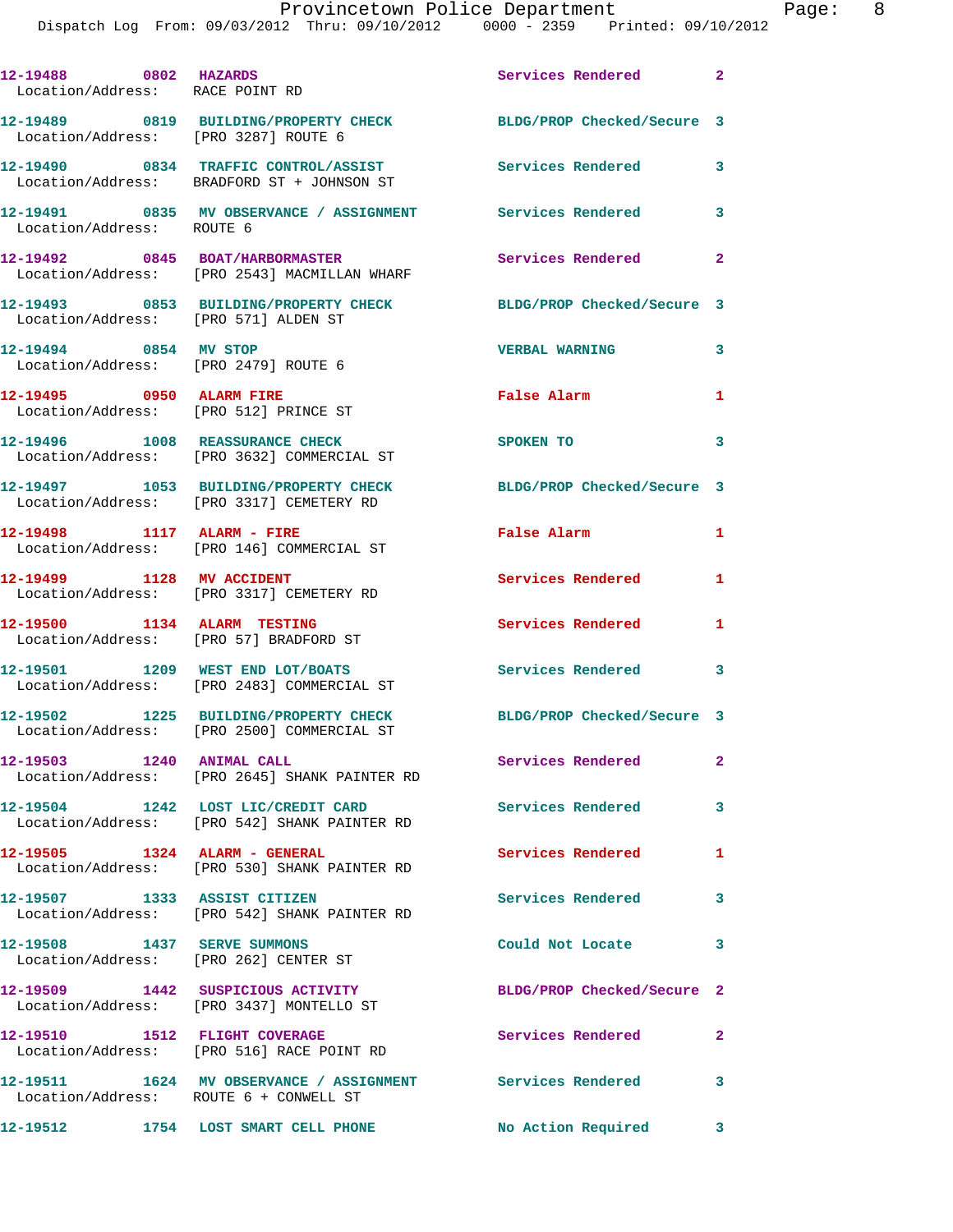|                                        | Dispatch Log From: 09/03/2012 Thru: 09/10/2012 0000 - 2359 Printed: 09/10/2012                                        | Provincetown Police Department | Page: 9        |
|----------------------------------------|-----------------------------------------------------------------------------------------------------------------------|--------------------------------|----------------|
|                                        | Location/Address: [PRO 542] SHANK PAINTER RD                                                                          |                                |                |
|                                        | 12-19513 1800 MEDICAL EMERGENCY<br>Location/Address: [PRO 440] HARRY KEMP WAY                                         | Transported to Hospital 1      |                |
|                                        | 12-19514 1809 BUILDING/PROPERTY CHECK BLDG/PROP Checked/Secure 3<br>Location/Address: [PRO 2206] COMMERCIAL ST        |                                |                |
| 12-19515 1850 MV COMPLAINT             | Location/Address: [PRO 3489] COMMERCIAL ST                                                                            | Services Rendered 2            |                |
| Refer To Arrest: 12-306-AR             | 12-19516 1914 SERVE WARRANT<br>Location/Address: [PRO 1502] BRADFORD ST                                               | Arrest(s) Made                 | $\mathbf{3}$   |
|                                        | 12-19517 1922 MEDICAL EMERGENCY Services Rendered 1<br>Location/Address: [PRO 542] SHANK PAINTER RD                   |                                |                |
|                                        | 12-19518 1932 BY-LAW VIOLATION<br>Location/Address: [PRO 182] COMMERCIAL ST                                           | <b>SPOKEN TO</b>               | $\overline{2}$ |
|                                        | 12-19519 1953 BUILDING CHECK; ALL IN ORDER BLDG/PROP Checked/Secure 3<br>Location/Address: [PRO 3442] COMMERCIAL ST   |                                |                |
|                                        | 12-19520 2024 BUILDING/PROPERTY CHECK BLDG/PROP Checked/Secure 3<br>Location/Address: [PRO 1780] JOHNSON ST           |                                |                |
|                                        | 12-19521 2059 BUILDING CHECK; ALL IN ORDER BLDG/PROP Checked/Secure 3<br>Location/Address: [PRO 3259] MACMILLAN WHARF |                                |                |
|                                        | 12-19522 2100 BUILDING CHECK; ALL IN ORDER BLDG/PROP Checked/Secure 3<br>Location/Address: [PRO 1638] COMMERCIAL ST   |                                |                |
| Location/Address: [PRO 16] BRADFORD ST | 12-19523 2106 BUILDING/PROPERTY CHECK BLDG/PROP Checked/Secure 3                                                      |                                |                |
| 12-19524 2128 MV STOP                  | Location/Address: [PRO 3456] RYDER ST EXT                                                                             | <b>VERBAL WARNING 3</b>        |                |
| Location/Address: FRANKLIN ST          | 12-19525 2132 MV STOP                                                                                                 | No Action Required 3           |                |
| Location/Address: [PRO 433] RYDER ST   | 12-19526 2137 BUILDING/PROPERTY CHECK                                                                                 | BLDG/PROP Checked/Secure 3     |                |
| 12-19527 2138 MV STOP                  | Location/Address: [PRO 3313] STANDISH ST                                                                              | <b>VERBAL WARNING</b>          | $\mathbf{3}$   |
| Location/Address: [PRO 444] HIGH POLE  | 12-19528 2139 BUILDING/PROPERTY CHECK BLDG/PROP Checked/Secure 3                                                      |                                |                |
|                                        | 12-19529 2148 BUILDING/PROPERTY CHECK BLDG/PROP Checked/Secure 3<br>Location/Address: [PRO 2483] COMMERCIAL ST        |                                |                |
|                                        | 12-19530 2153 BUILDING CHECK; ALL IN ORDER BLDG/PROP Checked/Secure 3<br>Location/Address: [PRO 105] COMMERCIAL ST    |                                |                |
|                                        | 12-19531 2212 BUILDING/PROPERTY CHECK<br>Location/Address: [PRO 306] COMMERCIAL ST                                    | BLDG/PROP Checked/Secure 3     |                |
|                                        | 12-19532 2215 MEDICAL EMERGENCY<br>Location/Address: [PRO 395] COMMERCIAL ST                                          | Transported to Hospital 1      |                |
|                                        | 12-19533 2225 BUILDING CHECK; ALL IN ORDER BLDG/PROP Checked/Secure 3<br>Location/Address: [PRO 182] COMMERCIAL ST    |                                |                |
|                                        | 12-19534 2307 BUILDING/PROPERTY CHECK BLDG/PROP Checked/Secure 3<br>Location/Address: [PRO 3256] COMMERCIAL ST        |                                |                |
|                                        | 12-19535 2332 BUILDING CHECK; ALL IN ORDER BLDG/PROP Checked/Secure 3<br>Location/Address: [PRO 175] COMMERCIAL ST    |                                |                |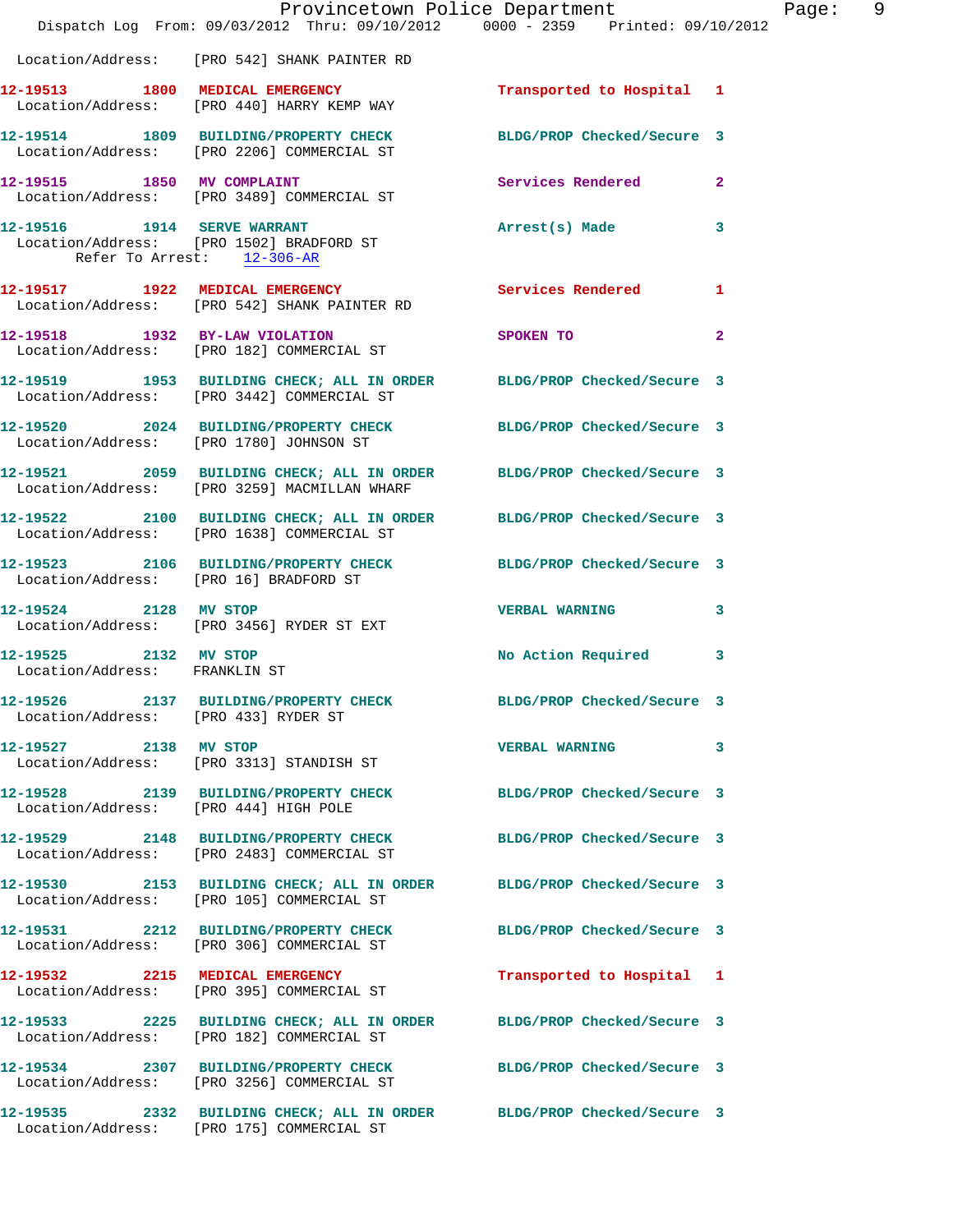|                                                        | Dispatch Log From: 09/03/2012 Thru: 09/10/2012 0000 - 2359 Printed: 09/10/2012                                   | Provincetown Police Department |   | Page: 10 |  |
|--------------------------------------------------------|------------------------------------------------------------------------------------------------------------------|--------------------------------|---|----------|--|
|                                                        |                                                                                                                  |                                |   |          |  |
| Location/Address: [PRO 2543] MACMILLAN                 | 12-19536 2337 BUILDING/PROPERTY CHECK BLDG/PROP Checked/Secure 3                                                 |                                |   |          |  |
| Location/Address: [PRO 444] HIGH POLE                  | 12-19537 2339 BUILDING/PROPERTY CHECK BLDG/PROP Checked/Secure 3                                                 |                                |   |          |  |
| 12-19538 2342 MV STOP<br>Location/Address: RYDER ST    |                                                                                                                  | Citation/Warning Issued 3      |   |          |  |
| For Date: $09/06/2012 - Thursday$                      |                                                                                                                  |                                |   |          |  |
|                                                        | 12-19540 0003 LOBBY TRAFFIC<br>Location/Address: [PRO 542] SHANK PAINTER RD                                      | Services Rendered 2            |   | 36       |  |
|                                                        | 12-19541 0007 BUILDING/PROPERTY CHECK BLDG/PROP Checked/Secure 3<br>Location/Address: [PRO 204] COMMERCIAL ST    |                                |   |          |  |
| 12-19542 0016 MV STOP                                  | Location/Address: BANGS ST + BRADFORD ST                                                                         | No Action Required 3           |   |          |  |
| 12-19543 0030 MV STOP<br>Location/Address: BRADFORD ST |                                                                                                                  | <b>VERBAL WARNING</b>          | 3 |          |  |
|                                                        | $12-19544$ 0052 PARK, WALK & TALK<br>Location: [PRO 3431] LOPES SQUARE                                           | No Action Required 2           |   |          |  |
|                                                        | 12-19545 0056 BUILDING/PROPERTY CHECK BLDG/PROP Checked/Secure 3<br>Location/Address: [PRO 341] COMMERCIAL ST    |                                |   |          |  |
|                                                        | 12-19546 0104 BUILDING/PROPERTY CHECK BLDG/PROP Checked/Secure 3<br>Location/Address: [PRO 2483] COMMERCIAL ST   |                                |   |          |  |
|                                                        | 12-19548 0116 MV OBSERVANCE / ASSIGNMENT Services Rendered 3<br>Location/Address: RYDER ST + BRADFORD ST         |                                |   |          |  |
|                                                        | 12-19549 0118 BUILDING/PROPERTY CHECK BLDG/PROP Checked/Secure 3<br>Location/Address: [PRO 99] COMMERCIAL ST     |                                |   |          |  |
|                                                        | 12-19550 0118 MV OBSERVANCE / ASSIGNMENT Services Rendered 3<br>Location/Address: BRADFORD ST + HOWLAND ST       |                                |   |          |  |
|                                                        | 12-19551 0123 BUILDING/PROPERTY CHECK BLDG/PROP Checked/Secure 3<br>Location/Address: [PRO 2206] COMMERCIAL ST   |                                |   |          |  |
|                                                        | 12-19547 0131 BUILDING/PROPERTY CHECK BLDG/PROP Checked/Secure 3<br>Location/Address: [PRO 2500] COMMERCIAL ST   |                                |   |          |  |
| 12-19552 0132 MV STOP                                  | Location/Address: HARRY KEMP WAY + CONWELL ST                                                                    | VERBAL WARNING 3               |   |          |  |
|                                                        | 12-19553 0141 BUILDING/PROPERTY CHECK BLDG/PROP Checked/Secure 3<br>Location/Address: [PRO 3292] COMMERCIAL ST   |                                |   |          |  |
|                                                        | 12-19554 0146 MV OBSERVANCE / ASSIGNMENT Services Rendered 3<br>Location/Address: [PRO 2577] BRADFORD ST         |                                |   |          |  |
|                                                        | 12-19555 0158 BUILDING/PROPERTY CHECK<br>Location/Address: [PRO 2139] COMMERCIAL ST                              | BLDG/PROP Checked/Secure 3     |   |          |  |
| Location/Address: [PRO 2] ALDEN ST                     | 12-19556 0213 BUILDING/PROPERTY CHECK BLDG/PROP Checked/Secure 3                                                 |                                |   |          |  |
|                                                        | 12-19557 0509 BUILDING/PROPERTY CHECK BLDG/PROP Checked/Secure 3<br>Location/Address: [PRO 545] SHANK PAINTER RD |                                |   |          |  |
|                                                        | 12-19558 0527 BUILDING/PROPERTY CHECK BLDG/PROP Checked/Secure 3<br>Location/Address: [PRO 3317] CEMETERY RD     |                                |   |          |  |
|                                                        |                                                                                                                  |                                |   |          |  |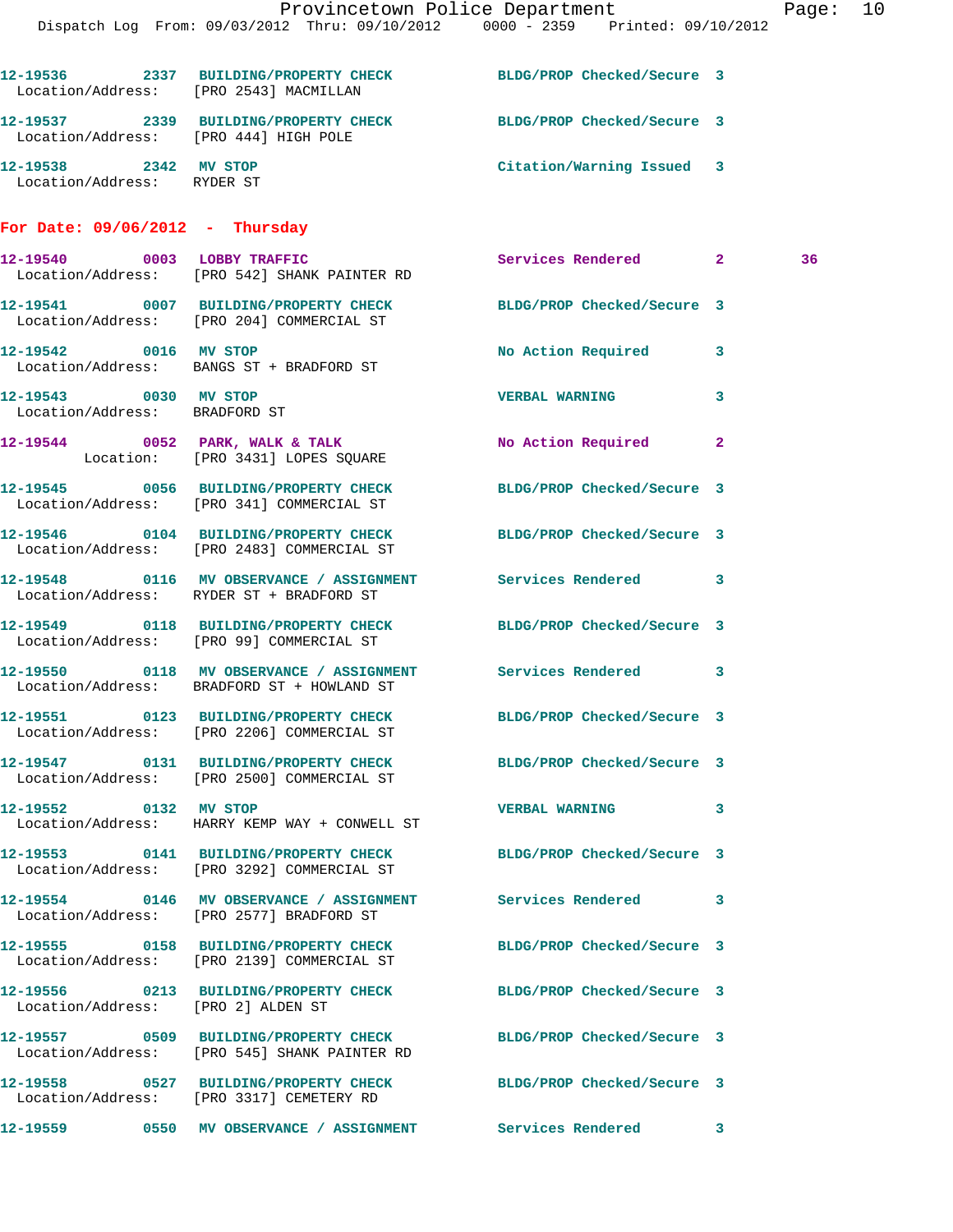|                                                                          | Provincetown Police Department<br>Dispatch Log From: 09/03/2012 Thru: 09/10/2012 0000 - 2359 Printed: 09/10/2012 |                           |                |
|--------------------------------------------------------------------------|------------------------------------------------------------------------------------------------------------------|---------------------------|----------------|
| Location/Address: ROUTE 6 + SNAIL RD                                     |                                                                                                                  |                           |                |
|                                                                          | 12-19560 0617 MEDICAL EMERGENCY<br>Location/Address: [PRO 105] COMMERCIAL ST                                     | Transported to Hospital 1 |                |
| 12-19561 0702 ALARM - FIRE                                               | Location/Address: [PRO 512] PRINCE ST                                                                            | <b>Services Rendered</b>  | 1              |
| 12-19562 0707 ASSIST WATER DEPT<br>Location/Address: [PRO 639] CENTER ST |                                                                                                                  | <b>Services Rendered</b>  | 3              |
| 12-19563 0744 GENERAL INFO                                               |                                                                                                                  | Services Rendered         | 3              |
|                                                                          | 12-19564 0830 BUILDING/PROPERTY CHECK BLDG/PROP Checked/Secure 3<br>Location/Address: [PRO 2483] COMMERCIAL ST   |                           |                |
|                                                                          | 12-19565 0835 ALARM - FIRE<br>Location/Address: [PRO 3465] COMMERCIAL ST                                         | <b>Services Rendered</b>  | 1              |
|                                                                          | 12-19567 0848 ASSIST CITIZEN<br>Location/Address: [PRO 882] FRITZ'S WAY                                          | <b>Services Rendered</b>  | 3              |
| Location/Address: [PRO 2521] ROUTE 6                                     | 12-19566 0849 MV OBSERVANCE / ASSIGNMENT Services Rendered                                                       |                           | 3              |
|                                                                          | 12-19568 0855 H/M ON/OFF DUTY<br>Location/Address: [PRO 3259] MACMILLAN WHARF                                    | Services Rendered         | $\overline{2}$ |
| 12-19569 0900 MV STOP<br>Location/Address: [PRO 2513] ROUTE 6            |                                                                                                                  | <b>VERBAL WARNING</b>     | 3              |
| 12-19570 0914 MV STOP<br>Location/Address: [PRO 2101] SNAIL RD           |                                                                                                                  | <b>VERBAL WARNING</b>     | 3              |
| 12-19571 0934 ASSIST CITIZEN                                             | Location/Address: [PRO 542] SHANK PAINTER RD                                                                     | SPOKEN TO                 | 3              |
|                                                                          | 12-19572 0936 STREET SWEEP TOW<br>Location/Address: [PRO 3552] COMMERCIAL ST                                     | <b>Vehicle Towed</b>      | 3              |
| 12-19573 0940 STREET SWEEP TOW                                           | Location/Address: [PRO 144] COMMERCIAL ST                                                                        | <b>Vehicle Towed</b>      | 3              |
|                                                                          | 12-19574 1001 FERRETT SITEING<br>Location/Address: [PRO 106] COMMERCIAL ST                                       | Services Rendered         | $\mathbf{2}$   |
| 12-19575 1025 FOLLOW UP                                                  | Location/Address: [PRO 3296] SHANK PAINTER RD                                                                    | <b>Services Rendered</b>  | $\overline{2}$ |
|                                                                          | 12-19576 1103 PARK, WALK & TALK<br>Location/Address: [PRO 530] SHANK PAINTER RD                                  | Services Rendered         | $\overline{a}$ |
| 12-19647 1130 WATER RESCUE                                               | Location/Address: [PRO 1542] COMMERCIAL ST                                                                       | Services Rendered         | $\overline{2}$ |
|                                                                          | 12-19577 1144 BUILDING/PROPERTY CHECK<br>Location/Address: [PRO 391] COMMERCIAL ST                               | Services Rendered         | 3              |
|                                                                          | 12-19578 1151 BUILDING/PROPERTY CHECK BLDG/PROP Checked/Secure 3<br>Location/Address: [PRO 1645] HARRY KEMP      |                           |                |
|                                                                          | 12-19579 1159 ANIMAL CALL<br>Location/Address: [PRO 516] RACE POINT RD                                           | Services Rendered         | $\overline{2}$ |
| 12-19580 1202 VERBAL 90/17<br>Location/Address: HOWLAND ST               |                                                                                                                  | <b>VERBAL WARNING</b>     | 3              |
|                                                                          | 12-19581 1205 MV ACCIDENT NO INJURIES<br>Location/Address: [PRO 2489] BRADFORD ST                                | Services Rendered         | 1              |
| 12-19582 1238 MV ACCIDENT/MINOR                                          |                                                                                                                  | Citation/Warning Issued 1 |                |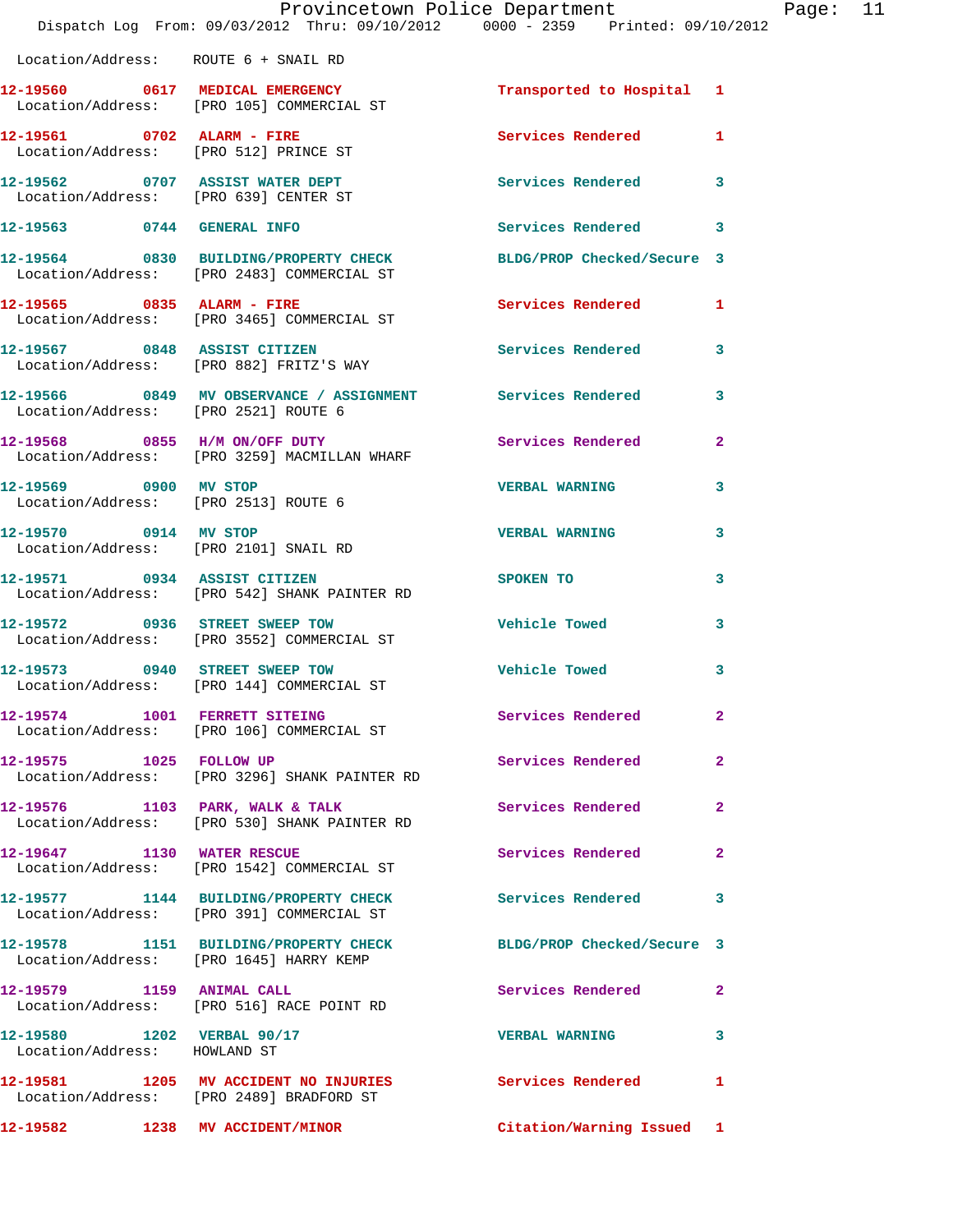|                                                            | Provincetown Police Department                                                                            | Dispatch Log From: 09/03/2012 Thru: 09/10/2012 0000 - 2359 Printed: 09/10/2012 |                |
|------------------------------------------------------------|-----------------------------------------------------------------------------------------------------------|--------------------------------------------------------------------------------|----------------|
|                                                            | Location/Address: [PRO 285] COMMERCIAL ST                                                                 |                                                                                |                |
|                                                            | 12-19583 1302 SUSPICIOUS ACTIVITY<br>Location/Address: [PRO 3456] RYDER ST EXT                            | Services Rendered                                                              | $\overline{2}$ |
| Location/Address: COMMERCIAL ST                            | 12-19584 1332 LOST BLACK WALLET                                                                           | Services Rendered                                                              | 3              |
| 12-19585 1343 911 MISDIAL                                  | Location/Address: [PRO 1975] BRADFORD ST                                                                  | <b>Services Rendered</b>                                                       | 1              |
| Location/Address: [PRO 606] CONWELL ST                     | 12-19586 1344 ASSIST CITIZEN/LOCKOUT                                                                      | <b>Services Rendered</b>                                                       | 3              |
|                                                            | 12-19587              1353    COMPLAINT/BAR QUESTION<br>Location/Address:     [PRO 385] COMMERCIAL ST     | <b>Services Rendered</b>                                                       | 3              |
| Location/Address: [PRO 901] COURT ST                       | 12-19588 1410 SUSPICIOUS ACTIVITY                                                                         | <b>Services Rendered</b>                                                       | $\mathbf{2}$   |
|                                                            | 12-19589 1421 PARK, WALK & TALK<br>Location/Address: [PRO 182] COMMERCIAL ST                              | <b>Services Rendered</b>                                                       | $\overline{2}$ |
|                                                            | 12-19590 1425 FOUND HUSKY<br>Location/Address: [PRO 401] COMMERCIAL ST                                    | Services Rendered                                                              | $\mathbf{2}$   |
|                                                            | 12-19591 1436 BIKE ACCIDENT - NO INJURIES Services Rendered<br>Location/Address: [PRO 3165] RACE POINT RD |                                                                                | $\overline{a}$ |
|                                                            | 12-19592 1540 ASSIST CITIZEN<br>Location/Address: [PRO 3006] COMMERCIAL ST                                | Could Not Locate                                                               | 3              |
|                                                            | Location/Address: [PRO 2898] JEROME SMITH RD                                                              | 12-19593 1619 BUILDING/PROPERTY CHECK BLDG/PROP Checked/Secure 3               |                |
|                                                            | 12-19594 1648 MV COMPLAINT<br>Location/Address: [PRO 606] CONWELL ST                                      | Could Not Locate                                                               | 2              |
|                                                            | 12-19595 1702 PARKING COMPLAINT / GENERAL GONE ON ARRIVAL<br>Location/Address: [PRO 3094] COMMERCIAL ST   |                                                                                | 3              |
| 12-19596                                                   | 1708 MV COMPLAINT<br>Location/Address: [PRO 356] COMMERCIAL ST                                            | Could Not Locate                                                               | $\mathbf{2}$   |
| 12-19597 1717 FOUND WALLET                                 | Location/Address: [PRO 1953] COMMERCIAL ST                                                                | <b>Services Rendered</b>                                                       | 3              |
| 12-19598 1728 LOST NIKON CAMERA                            | Location/Address: [PRO 542] SHANK PAINTER RD                                                              | <b>Services Rendered</b>                                                       | 3              |
|                                                            | 12-19599 1748 FOUND WALLET/RETURNED<br>Location/Address: [PRO 204] COMMERCIAL ST                          | <b>Services Rendered</b>                                                       | 3              |
| Location/Address: COMMERCIAL ST                            | 12-19600 1813 ASSIST AGENCY / MUTUAL AID Services Rendered                                                |                                                                                | 3.             |
| 12-19603 1917 LOST CASH                                    | Location/Address: [PRO 105] COMMERCIAL ST                                                                 | Services Rendered                                                              | 3              |
| 12-19601 1919 MV COMPLAINT<br>Location/Address: JOHNSON ST |                                                                                                           | Services Rendered                                                              | 2              |
| Location/Address: [PRO 571] ALDEN ST                       | 12-19602 1924 BUILDING/PROPERTY CHECK                                                                     | BLDG/PROP Checked/Secure 3                                                     |                |
| Location/Address: [PRO 901] COURT ST                       | 12-19604 2033 BUILDING/PROPERTY CHECK                                                                     | BLDG/PROP Checked/Secure 3                                                     |                |
|                                                            | 12-19605 2036 MEDICAL EMERGENCY<br>Location/Address: [PRO 1437] TREMONT ST                                | Services Rendered                                                              | 1              |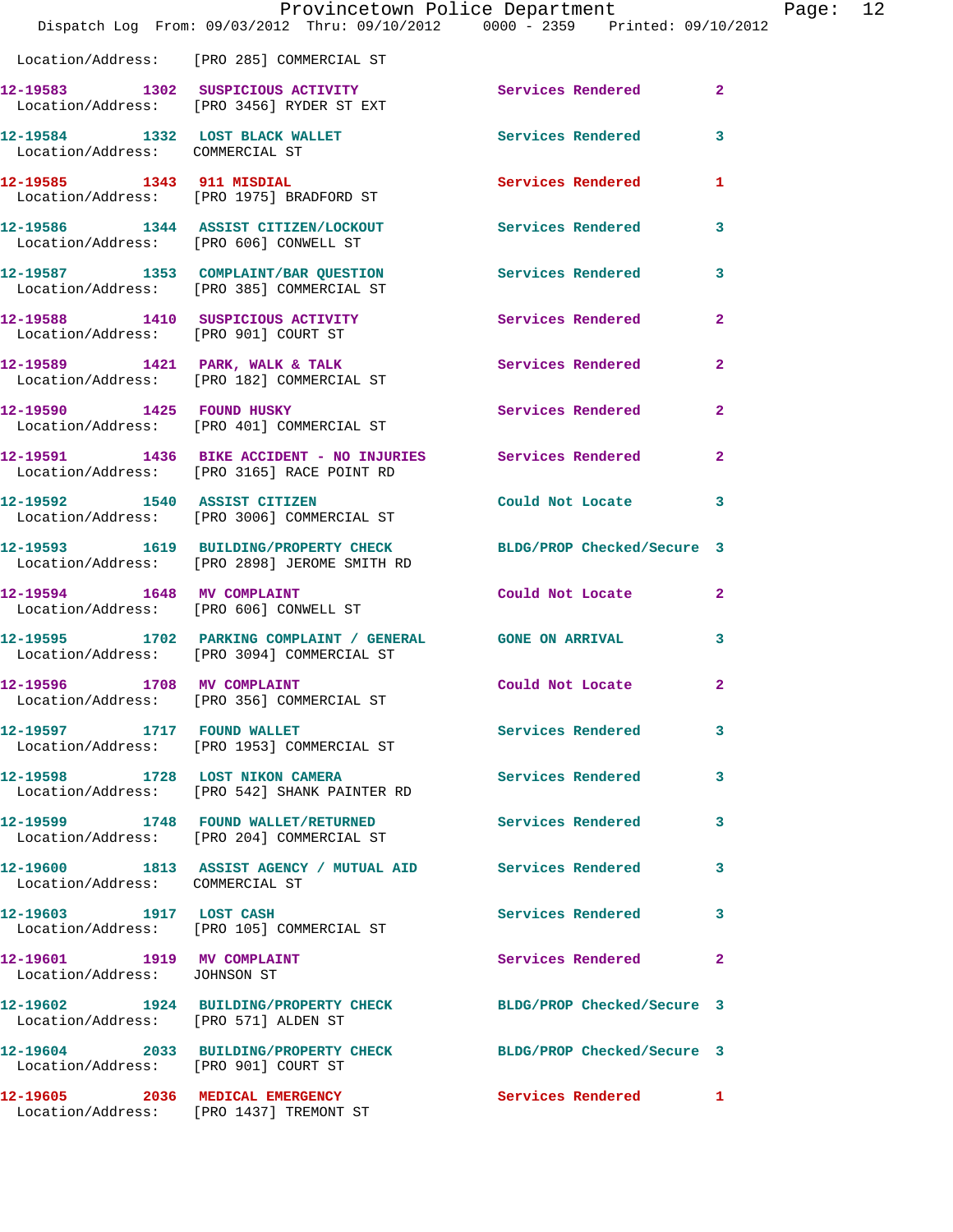|                                                                       | Provincetown Police Department                                                                                                         |                            |                         | Page: 13 |  |
|-----------------------------------------------------------------------|----------------------------------------------------------------------------------------------------------------------------------------|----------------------------|-------------------------|----------|--|
|                                                                       | Dispatch Log From: 09/03/2012 Thru: 09/10/2012 0000 - 2359 Printed: 09/10/2012                                                         |                            |                         |          |  |
|                                                                       | 12-19606 2036 BUILDING/PROPERTY CHECK BLDG/PROP Checked/Secure 3<br>Location/Address: [PRO 571] ALDEN ST                               |                            |                         |          |  |
|                                                                       | 12-19607 2102 MV COMPLAINT SPOKEN TO<br>Location/Address: [PRO 2784] SHANK PAINTER RD                                                  |                            | $\overline{\mathbf{2}}$ |          |  |
| Location/Address: [PRO 444] HIGH POLE                                 | 12-19608 2113 BUILDING/PROPERTY CHECK BLDG/PROP Checked/Secure 3                                                                       |                            |                         |          |  |
| Location/Address: [PRO 16] BRADFORD ST                                | 12-19609 2147 BUILDING/PROPERTY CHECK BLDG/PROP Checked/Secure 3                                                                       |                            |                         |          |  |
| Location/Address: [PRO 3440] ROUTE 6                                  | 12-19610 2149 MV OBSERVANCE / ASSIGNMENT Services Rendered 3                                                                           |                            |                         |          |  |
| Location/Address: [PRO 25] BRADFORD ST                                | 12-19611 2151 MEDICAL EMERGENCY                                                                                                        | Transported to Hospital 1  |                         |          |  |
| 12-19612 2155 MV STOP                                                 | Location: [PRO 3666] EAST HARBOR/PILGRIM LAKE                                                                                          | <b>VERBAL WARNING</b> 3    |                         |          |  |
|                                                                       | 12-19613 2203 MV STOP<br>Location: [PRO 3666] EAST HARBOR/PILGRIM LAKE                                                                 |                            | $\mathbf{3}$            |          |  |
|                                                                       | 12-19614 2213 NOISE COMPLAINT Services Rendered 3<br>Location/Address: [PRO 1790] BRADFORD ST                                          |                            |                         |          |  |
| Location/Address: [PRO 3287] ROUTE 6                                  | 12-19615 2214 BUILDING/PROPERTY CHECK BLDG/PROP Checked/Secure 3                                                                       |                            |                         |          |  |
|                                                                       | 12-19616 2215 MV STOP<br>Location/Address: [PRO 43] BRADFORD ST                                                                        | <b>VERBAL WARNING</b>      | $\mathbf{3}$            |          |  |
|                                                                       | 12-19618 2234 DOMESTIC DISTURBANCE/ASSAULT Arrest(s) Made 1<br>Location/Address: [PRO 106] COMMERCIAL ST<br>Refer To $P/C$ : 12-308-AR |                            |                         |          |  |
|                                                                       | 12-19619 2308 EVAL FOR I/P Services Rendered<br>Location/Address: [PRO 542] SHANK PAINTER RD                                           |                            | 1                       |          |  |
| 12-19620 2315 MEDICAL EMERGENCY<br>Location/Address: SHANK PAINTER RD |                                                                                                                                        | Services Rendered 1        |                         |          |  |
| For Date: 09/07/2012 - Friday                                         |                                                                                                                                        |                            |                         |          |  |
|                                                                       | Location/Address: BRADFORD ST + CENTER ST                                                                                              | <b>VERBAL WARNING</b>      | 3                       |          |  |
|                                                                       | 12-19623 0038 BUILDING/PROPERTY CHECK<br>Location/Address: [PRO 440] HARRY KEMP WAY                                                    | BLDG/PROP Checked/Secure 3 |                         |          |  |
| 12-19624                                                              | 0050 BUILDING/PROPERTY CHECK                                                                                                           | BLDG/PROP Checked/Secure 3 |                         |          |  |

 Location/Address: [PRO 3259] MACMILLAN **12-19625 0101 MV OBSERVANCE / ASSIGNMENT Services Rendered 3**  Location/Address: BRADFORD ST + RYDER ST **12-19626 0102 MV OBSERVANCE / ASSIGNMENT Services Rendered 3**  Location/Address: BRADFORD ST + HOWLAND ST **12-19627 0103 LOBBY TRAFFIC Services Rendered 2 25**  Location/Address: [PRO 542] SHANK PAINTER RD **12-19628 0104 PARK, WALK & TALK Services Rendered 2**  Location/Address: [PRO 2222] COMMERCIAL ST **12-19629 0120 MV STOP VERBAL WARNING 3**  Location/Address: BRADFORD ST + HIGH POLE HILL

**12-19630 0215 DISORDERLY GONE ON ARRIVAL 2**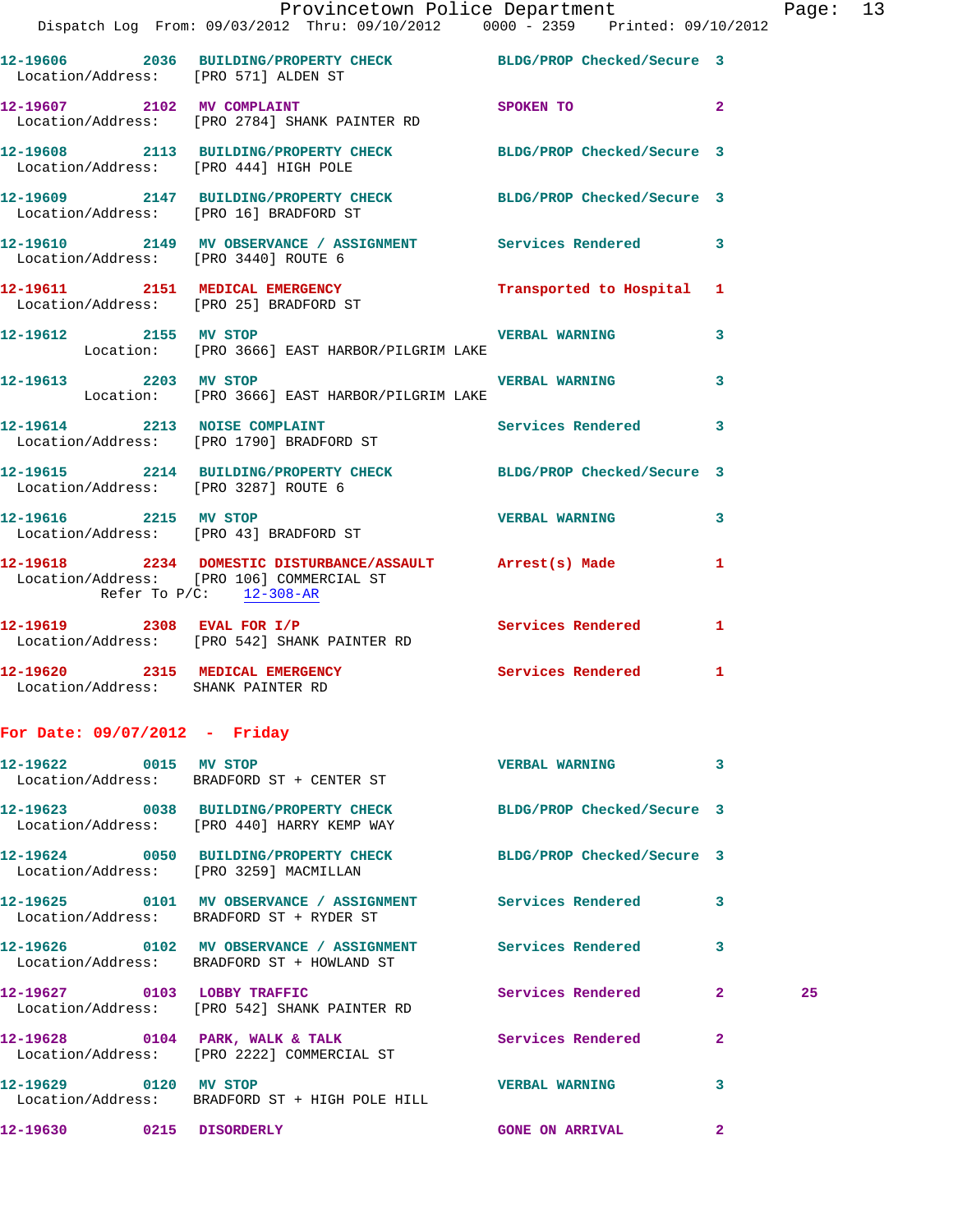|                                                    | Provincetown Police Department<br>Dispatch Log From: 09/03/2012 Thru: 09/10/2012 0000 - 2359 Printed: 09/10/2012 |                            |   |
|----------------------------------------------------|------------------------------------------------------------------------------------------------------------------|----------------------------|---|
|                                                    | Location/Address: DYER ST + COMMERCIAL ST                                                                        |                            |   |
|                                                    | 12-19631 0227 BUILDING/PROPERTY CHECK BLDG/PROP Checked/Secure 3<br>Location/Address: [PRO 440] HARRY KEMP WAY   |                            |   |
| 12-19632 0334 911 TEST CALL                        | Location/Address: [PRO 542] SHANK PAINTER RD                                                                     | Services Rendered          | 1 |
|                                                    | 12-19634 0518 BUILDING/PROPERTY CHECK BLDG/PROP Checked/Secure 3<br>Location/Address: [PRO 3287] ROUTE 6         |                            |   |
|                                                    | 12-19635 0522 BUILDING/PROPERTY CHECK<br>Location/Address: [PRO 2898] JEROME SMITH RD                            | BLDG/PROP Checked/Secure 3 |   |
| Location/Address: [PRO 2518] ROUTE 6               | 12-19636 605 MV OBSERVANCE / ASSIGNMENT Services Rendered                                                        |                            | 3 |
|                                                    | 12-19637 0645 ALARM - GENERAL<br>Location/Address: [PRO 595] BRADFORD ST                                         | <b>False Alarm</b>         | 1 |
|                                                    | 12-19651 0745 H/M OFFICE<br>Location/Address: [PRO 2543] MACMILLAN WHARF                                         | <b>Services Rendered</b>   | 2 |
| 12-19638 0753 SCHOOL CROSSING                      | Location/Address: [PRO 569] WINSLOW ST                                                                           | <b>Services Rendered</b>   | 3 |
| 12-19639 0755 GENERAL INFO                         |                                                                                                                  | <b>Services Rendered</b>   | 3 |
|                                                    | 12-19640 0801 FOUND BAG<br>Location/Address: [PRO 204] COMMERCIAL ST                                             | Services Rendered          | 3 |
| Location/Address: [PRO 3287] ROUTE 6               | 12-19641 0812 BUILDING/PROPERTY CHECK                                                                            | BLDG/PROP Checked/Secure 3 |   |
| 12-19642 0818 ALARM - FIRE                         | Location/Address: [PRO 440] HARRY KEMP WAY                                                                       | Services Rendered          | 1 |
| 12-19643 0831 TTY TEST CALL                        | Location/Address: [PRO 542] SHANK PAINTER RD                                                                     | <b>Services Rendered</b>   | 1 |
|                                                    | 12-19644 0855 BUILDING/PROPERTY CHECK BLDG/PROP Checked/Secure 3<br>Location/Address: [PRO 2206] COMMERCIAL ST   |                            |   |
| Location/Address: COMMERCIAL ST                    | 12-19645 0909 ASSIST AGENCY / MUTUAL AID Services Rendered                                                       |                            | 3 |
| 12-19646 0937 MV DISABLED                          | Location/Address: [PRO 2519] ROUTE 6                                                                             | Services Rendered          | 2 |
|                                                    | 12-19648 1021 BUILDING/PROPERTY CHECK<br>Location/Address: [PRO 3317] CEMETERY RD                                | BLDG/PROP Checked/Secure 3 |   |
|                                                    | 12-19649 1022 BUILDING/PROPERTY CHECK<br>Location/Address: [PRO 3318] CEMETERY RD                                | BLDG/PROP Checked/Secure 3 |   |
| Location/Address: [PRO 2521] ROUTE 6               | 12-19650 1028 ASSIST AGENCY / MUTUAL AID Services Rendered                                                       |                            | 3 |
| 12-19652 1046 GENERAL INFO                         |                                                                                                                  | <b>Services Rendered</b>   | 3 |
| 12-19653 1109 GENERAL INFO                         |                                                                                                                  | Services Rendered          | 3 |
| Location/Address: [PRO 2521] ROUTE 6               | 12-19654 1124 MV OBSERVANCE / ASSIGNMENT Services Rendered                                                       |                            | 3 |
|                                                    | 12-19655 1124 PARKING COMPLAINT / GENERAL SPOKEN TO<br>Location/Address: [PRO 3094] COMMERCIAL ST                |                            | 3 |
| 12-19656 1134 MV STOP<br>Location/Address: ROUTE 6 |                                                                                                                  | <b>VERBAL WARNING</b>      | з |

Page:  $14$ <br> $2^{12}$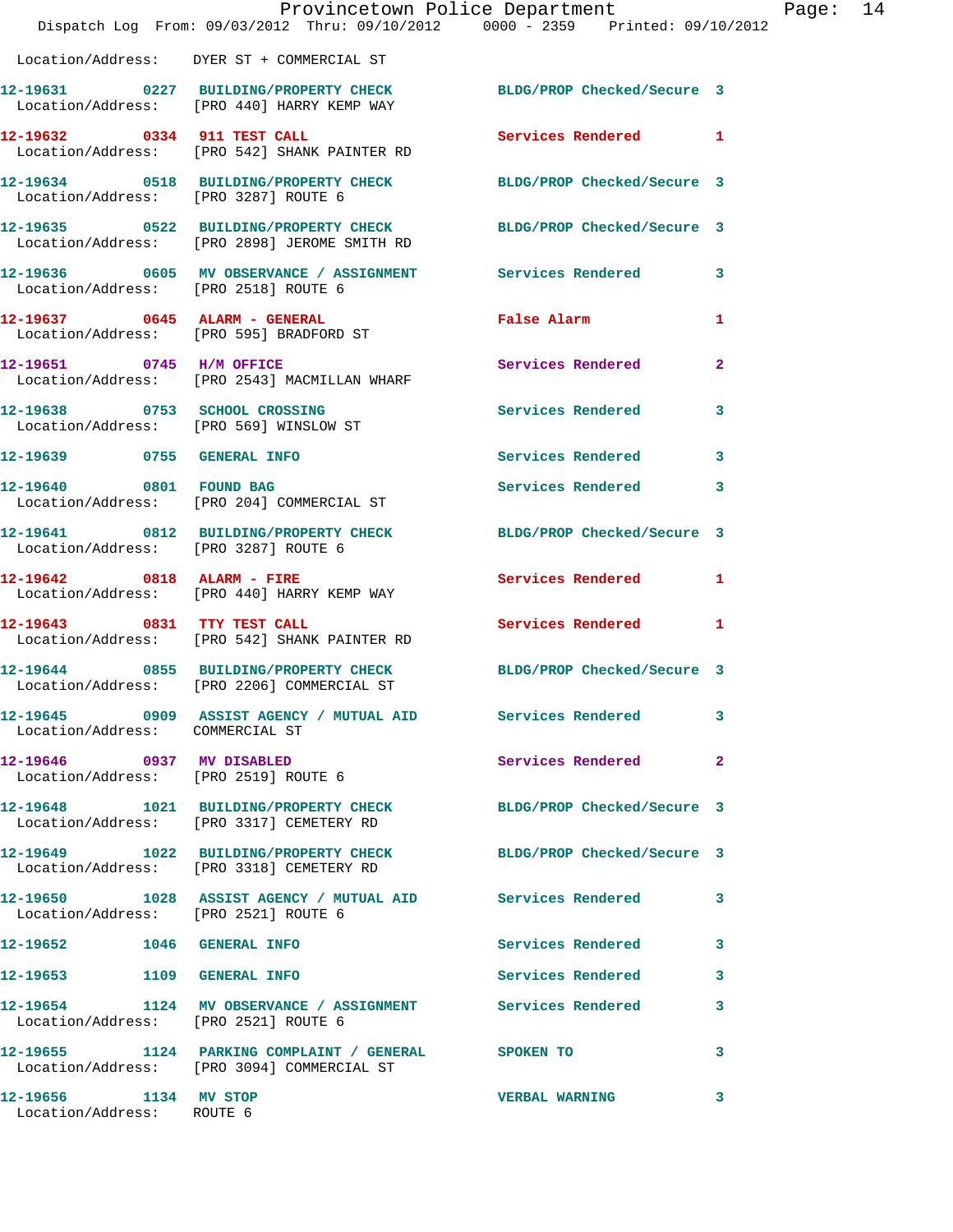|                                                                           | DISPACCII DOG FIOM. 02/03/2012 INIA. 02/10/2012                                                           |                                        |                         |
|---------------------------------------------------------------------------|-----------------------------------------------------------------------------------------------------------|----------------------------------------|-------------------------|
|                                                                           | 12-19657 1138 FLIGHT COVERAGE<br>Location/Address: [PRO 516] RACE POINT RD                                | <b>Services Rendered 22 Services</b> 2 |                         |
| 12-19658 1215 LARCENY                                                     | Location/Address: [PRO 1184] COMMERCIAL ST                                                                | Investigated                           | $\mathbf{2}$            |
| 12-19659 1245 FENCE VANDALISM                                             | Location/Address: [PRO 1466] COMMERCIAL ST                                                                | Services Rendered 3                    |                         |
| 12-19660 1340 MEDICAL EMERGENCY<br>Location/Address: [PRO 895] COTTAGE ST |                                                                                                           | Transported to Hospital 1              |                         |
| 12-19661 1344 SECURITY BREACH                                             | Location/Address: [PRO 516] RACE POINT RD                                                                 | Services Rendered                      | $\mathbf{2}$            |
|                                                                           | 12-19662 1445 MISSING PERSON<br>Location/Address: [PRO 2499] RACE POINT RD                                | <b>Services Rendered</b>               | 1                       |
| 12-19663 1449 LOST WALLET                                                 | Location/Address: [PRO 569] WINSLOW ST                                                                    | <b>Services Rendered</b>               | 3                       |
| 12-19664 1600 MV STOP                                                     | Location/Address: BRADFORD ST + ALDEN ST                                                                  | <b>VERBAL WARNING</b>                  | 3                       |
|                                                                           | 12-19666 1617 SUSPICIOUS ACTIVITY<br>Location/Address: [PRO 1550] COMMERCIAL ST                           | <b>Services Rendered</b>               | $\mathbf{2}$            |
| 12-19665 1620 ANIMAL CALL                                                 | Location/Address: [PRO 1094] RACE POINT RD                                                                | No Action Required 2                   |                         |
|                                                                           | 12-19667 1700 BUILDING/PROPERTY CHECK<br>Location/Address: [PRO 2898] JEROME SMITH RD                     | BLDG/PROP Checked/Secure 3             |                         |
| 12-19668 1704 MV STOP<br>Location/Address: [PRO 3440] ROUTE 6             |                                                                                                           | Could Not Locate                       | $\overline{\mathbf{3}}$ |
|                                                                           | 12-19669 1718 ON FOR A ROAD TEST<br>Location/Address: [PRO 1892] SHANK PAINTER RD                         | Services Rendered                      | 1                       |
| Location/Address: [PRO 3440] ROUTE 6                                      | 12-19670 1724 MV OBSERVANCE / ASSIGNMENT Services Rendered                                                |                                        | $\mathbf{3}$            |
|                                                                           | 12-19671 1724 MV OBSERVANCE / ASSIGNMENT Services Rendered<br>Location/Address: BRADFORD ST + STANDISH ST |                                        | 3                       |
|                                                                           | Location/Address: [PRO 3259] MACMILLAN WHARF                                                              | Services Rendered                      | $\mathbf{2}$            |
|                                                                           | 12-19674 1904 BUILDING/PROPERTY CHECK<br>Location/Address: [PRO 488] MAYFLOWER ST                         | BLDG/PROP Checked/Secure 3             |                         |
| 12-19675 1912 MV STOP                                                     | Location/Address: [PRO 1886] BRADFORD ST                                                                  | Citation/Warning Issued 3              |                         |
| 12-19676 1931 MV ACCIDENT                                                 | Location/Address: [PRO 1759] COMMERCIAL ST                                                                | <b>Services Rendered</b>               | 1                       |
| 12-19678 1936 MV VANDALISM                                                | Location/Address: [PRO 2575] CONWELL ST                                                                   | Services Rendered                      | $\overline{\mathbf{2}}$ |
| 12-19677 1939 AIRCRAFT                                                    | Location/Address: [PRO 3259] MACMILLAN WHARF                                                              | Services Rendered                      | $\mathbf{2}$            |
| Location/Address: [PRO 444] HIGH POLE                                     | 12-19679 2046 BUILDING/PROPERTY CHECK                                                                     | BLDG/PROP Checked/Secure 3             |                         |
|                                                                           | 12-19680 2119 BUILDING/PROPERTY CHECK<br>Location/Address: [PRO 1638] COMMERCIAL ST                       | BLDG/PROP Checked/Secure 3             |                         |
|                                                                           | 12-19681 2120 BUILDING/PROPERTY CHECK<br>Location/Address: [PRO 3259] MACMILLAN WHARF                     | BLDG/PROP Checked/Secure 3             |                         |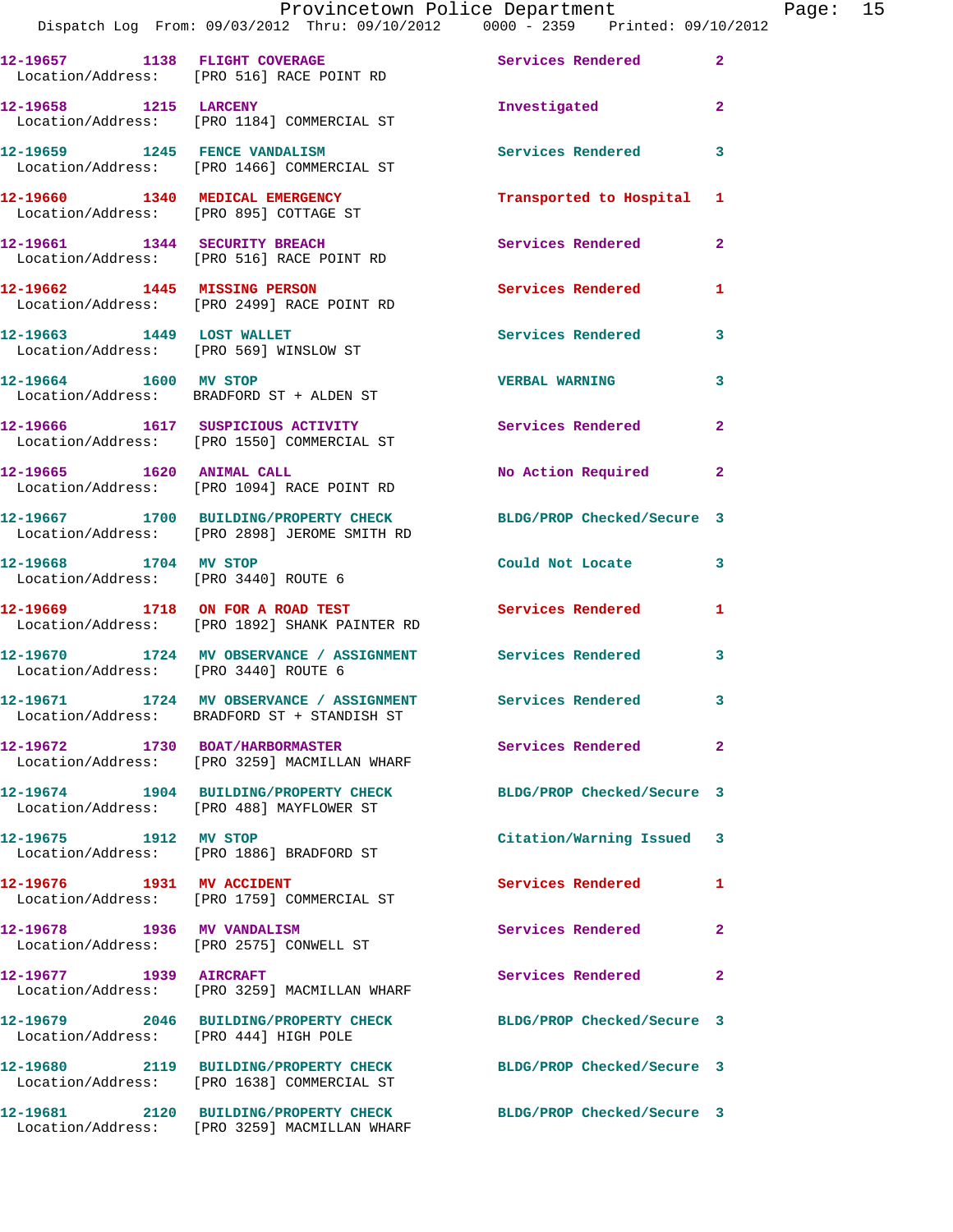|                            | 12-19682 2123 BUILDING/PROPERTY CHECK BLDG/PROP Checked/Secure 3<br>Location/Address: [PRO 16] BRADFORD ST |                           |                |
|----------------------------|------------------------------------------------------------------------------------------------------------|---------------------------|----------------|
| 12-19683 2133 MV STOP      | Location/Address: [PRO 2513] ROUTE 6                                                                       | Citation/Warning Issued 3 |                |
|                            | Location/Address: [PRO 2518] ROUTE 6                                                                       |                           | $\mathbf{3}$   |
| 12-19685 2139 MV STOP      | Location/Address: [PRO 2518] ROUTE 6                                                                       | <b>VERBAL WARNING</b>     | 3              |
|                            | 12-19686  2217  CANNON FIRE AT THE PIER Services Rendered<br>Location/Address: [PRO 3259] MACMILLAN WHARF  |                           | 3              |
|                            | 12-19687 2245 DOG IN M/V<br>Location/Address: [PRO 3259] MACMILLAN WHARF                                   | Services Rendered         | $\overline{2}$ |
|                            | Location/Address: [PRO 2754] ROUTE 6                                                                       |                           | 3              |
| 12-19689 2325 MV COMPLAINT | Location/Address: [PRO 3577] COMMERCIAL ST                                                                 | Services Rendered         | $\overline{2}$ |
|                            | 12-19690 2329 BUILDING/PROPERTY CHECK BLDG/PROP Checked/Secure 3<br>Location/Address: [PRO 444] HIGH POLE  |                           |                |

**12-19691 2332 MV STOP VERBAL WARNING 3**  Location/Address: [PRO 2519] ROUTE 6

## **For Date: 09/08/2012 - Saturday**

| Location/Address: [PRO 2543] MACMILLAN                           | 12-19692 0003 BUILDING/PROPERTY CHECK BLDG/PROP Checked/Secure 3                                             |                            |                |    |
|------------------------------------------------------------------|--------------------------------------------------------------------------------------------------------------|----------------------------|----------------|----|
|                                                                  | Location/Address: [PRO 542] SHANK PAINTER RD                                                                 |                            | $\overline{2}$ | 25 |
|                                                                  | 12-19694 0029 MV OBSERVANCE / ASSIGNMENT Services Rendered<br>Location/Address: [PRO 2577] BRADFORD ST       |                            | 3              |    |
|                                                                  | 12-19695 0101 BUILDING/PROPERTY CHECK BLDG/PROP Checked/Secure 3<br>Location/Address: [PRO 488] MAYFLOWER ST |                            |                |    |
|                                                                  | 12-19696 0120 PARK, WALK & TALK<br>Location/Address: [PRO 105] COMMERCIAL ST                                 | <b>Services Rendered</b>   | $\mathbf{2}$   |    |
|                                                                  | 12-19697 0135 BUILDING/PROPERTY CHECK<br>Location/Address: [PRO 99] COMMERCIAL ST                            | BLDG/PROP Checked/Secure 3 |                |    |
| Location/Address: [PRO 564] BAYBERRY                             | 12-19698 0203 BUILDING/PROPERTY CHECK                                                                        | BLDG/PROP Checked/Secure 3 |                |    |
| 12-19699 0237 MEDICAL EMERGENCY<br>Location/Address: FISHBURN CT |                                                                                                              | Transported to Hospital 1  |                |    |
|                                                                  | 12-19700 0314 BY-LAW VIOLATION/NOISE<br>Location/Address: [PRO 85] COMMERCIAL ST                             | <b>VERBAL WARNING</b>      | $\mathbf{2}$   |    |
|                                                                  | 12-19701 0505 BUILDING/PROPERTY CHECK<br>Location/Address: [PRO 3296] SHANKPAINTER RD                        | BLDG/PROP Checked/Secure 3 |                |    |
|                                                                  | 12-19702 0514 BUILDING/PROPERTY CHECK<br>Location/Address: [PRO 2898] JEROME SMITH RD                        | BLDG/PROP Checked/Secure 3 |                |    |
|                                                                  | 12-19703 0533 BUILDING/PROPERTY CHECK<br>Location/Address: [PRO 1638] COMMERCIAL ST                          | BLDG/PROP Checked/Secure 3 |                |    |
|                                                                  | 12-19704 0619 MV OBSERVANCE / ASSIGNMENT Services Rendered                                                   |                            | 3              |    |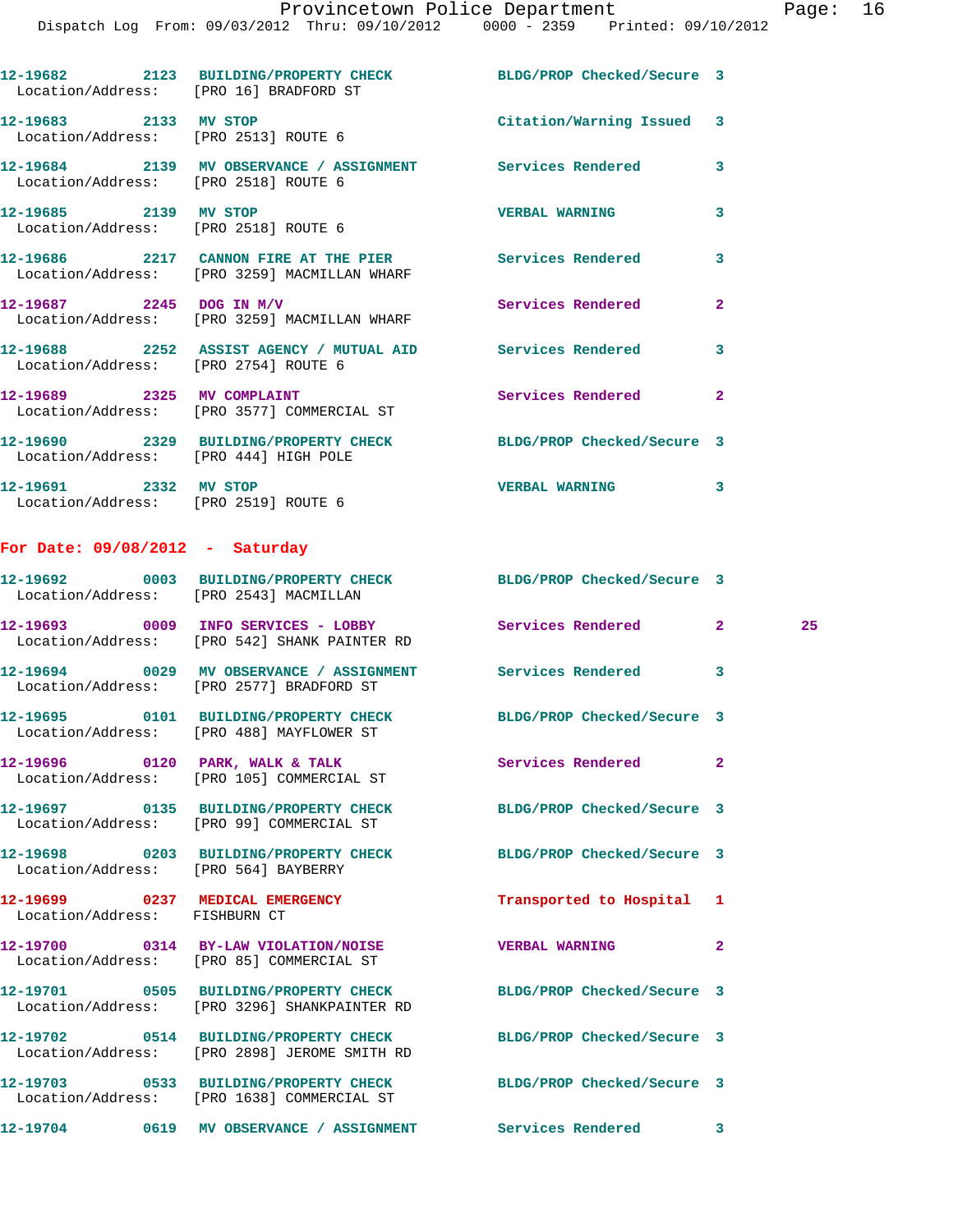|                                    | Dispatch Log From: 09/03/2012 Thru: 09/10/2012 0000 - 2359 Printed: 09/10/2012                                 | Provincetown Police Department                                                                                  |                         | Page: 17 |  |
|------------------------------------|----------------------------------------------------------------------------------------------------------------|-----------------------------------------------------------------------------------------------------------------|-------------------------|----------|--|
|                                    | Location/Address: [PRO 530] SHANKPAINTER RD                                                                    |                                                                                                                 |                         |          |  |
|                                    | 12-19705 0645 ALARM - FIRE<br>Location/Address: [PRO 1992] COMMERCIAL ST                                       | Services Rendered 1                                                                                             |                         |          |  |
|                                    | 12-19706 0724 H/M ON/OFF DUTY<br>Location/Address: [PRO 3259] MACMILLAN WHARF                                  | Services Rendered 2                                                                                             |                         |          |  |
|                                    | 12-19707 0808 BUILDING/PROPERTY CHECK BLDG/PROP Checked/Secure 3<br>Location/Address: [PRO 488] MAYFLOWER ST   |                                                                                                                 |                         |          |  |
|                                    | 12-19708 0811 RYDER LOT TOW<br>Location/Address: [PRO 3456] RYDER ST EXT                                       | Services Rendered 3                                                                                             |                         |          |  |
|                                    | 12-19709 0815 MEDICAL EMERGENCY Services Rendered 1<br>Location/Address: [PRO 2026] BRADFORD ST                |                                                                                                                 |                         |          |  |
|                                    | 12-19710 0831 MV STOP<br>Location/Address: COMMERCIAL ST + FRANKLIN ST                                         | <b>VERBAL WARNING</b>                                                                                           | $\overline{\mathbf{3}}$ |          |  |
|                                    | 12-19711 0838 MV OBSERVANCE / ASSIGNMENT Services Rendered 3<br>Location/Address: [PRO 3260] BRADFORD ST       |                                                                                                                 |                         |          |  |
|                                    | 12-19712 0842 LOST MERCEDES KEY/FOB Services Rendered 3<br>Location/Address: [PRO 542] SHANK PAINTER RD        |                                                                                                                 |                         |          |  |
| 12-19713 0904 MV STOP              | Location/Address: [PRO 2513] ROUTE 6                                                                           | VERBAL WARNING                                                                                                  | $\mathbf{3}$            |          |  |
|                                    | 12-19714 0919 PARKING COMPLAINT / GENERAL Services Rendered 3<br>Location/Address: [PRO 170] COMMERCIAL ST     |                                                                                                                 |                         |          |  |
|                                    | 12-19715 0924 FOUND WALLET/RETURNED Services Rendered<br>Location/Address: [PRO 3259] MACMILLAN WHARF          |                                                                                                                 | $\mathbf{3}$            |          |  |
|                                    | 12-19716 0929 MV COMPLAINT<br>Location/Address: [PRO 3405] COMMERCIAL ST                                       | SPOKEN TO THE STRIKE STRIKE STRIKE STRIKE STRIKE STRIKE STRIKE STRIKE STRIKE STRIKE STRIKE STRIKE STRIKE STRIKE | $\mathbf{2}$            |          |  |
|                                    | 12-19717 0948 191 OUT OF TOWN<br>Location/Address: [PRO 1892] SHANK PAINTER RD                                 | Services Rendered                                                                                               | $\mathbf{1}$            |          |  |
| Location/Address: FREEMAN ST       | 12-19718 1025 BIKE ACCIDENT                                                                                    | SPOKEN TO                                                                                                       | $\overline{2}$          |          |  |
|                                    | 12-19719 1049 MEDICAL EMERGENCY Transported to Hospital 1<br>Location/Address: [PRO 440] HARRY KEMP WAY        |                                                                                                                 |                         |          |  |
| Location/Address: [PRO 2] ALDEN ST | 12-19720 1054 BUILDING/PROPERTY CHECK BLDG/PROP Checked/Secure 3                                               |                                                                                                                 |                         |          |  |
|                                    | 12-19721 1113 MV OBSERVANCE / ASSIGNMENT Services Rendered 3<br>Location/Address: [PRO 3257] SHANKPAINTER RD   |                                                                                                                 |                         |          |  |
|                                    | 12-19722 1117 MEDICAL EMERGENCY<br>Location/Address: [PRO 3259] MACMILLAN WHARF                                | Services Rendered                                                                                               | $\mathbf{1}$            |          |  |
|                                    | 12-19723 1119 MEDICAL EMERGENCY<br>Location/Address: [PRO 146] COMMERCIAL ST                                   | Services Rendered 1                                                                                             |                         |          |  |
|                                    | 12-19724 1123 PARK, WALK & TALK<br>Location/Address: [PRO 105] COMMERCIAL ST                                   | Services Rendered                                                                                               | $\mathbf{2}$            |          |  |
|                                    | 12-19725 1130 PARK, WALK & TALK<br>Location/Address: [PRO 285] COMMERCIAL ST                                   | Services Rendered                                                                                               | $\mathbf{2}$            |          |  |
|                                    | 12-19726 1132 BUILDING/PROPERTY CHECK BLD/PROP CHECKED UNSECUR 3<br>Location/Address: [PRO 2500] COMMERCIAL ST |                                                                                                                 |                         |          |  |
| 12-19727 1146 DOG IN VEHICLE       | Location/Address: [PRO 512] PRINCE ST                                                                          | GONE ON ARRIVAL 2                                                                                               |                         |          |  |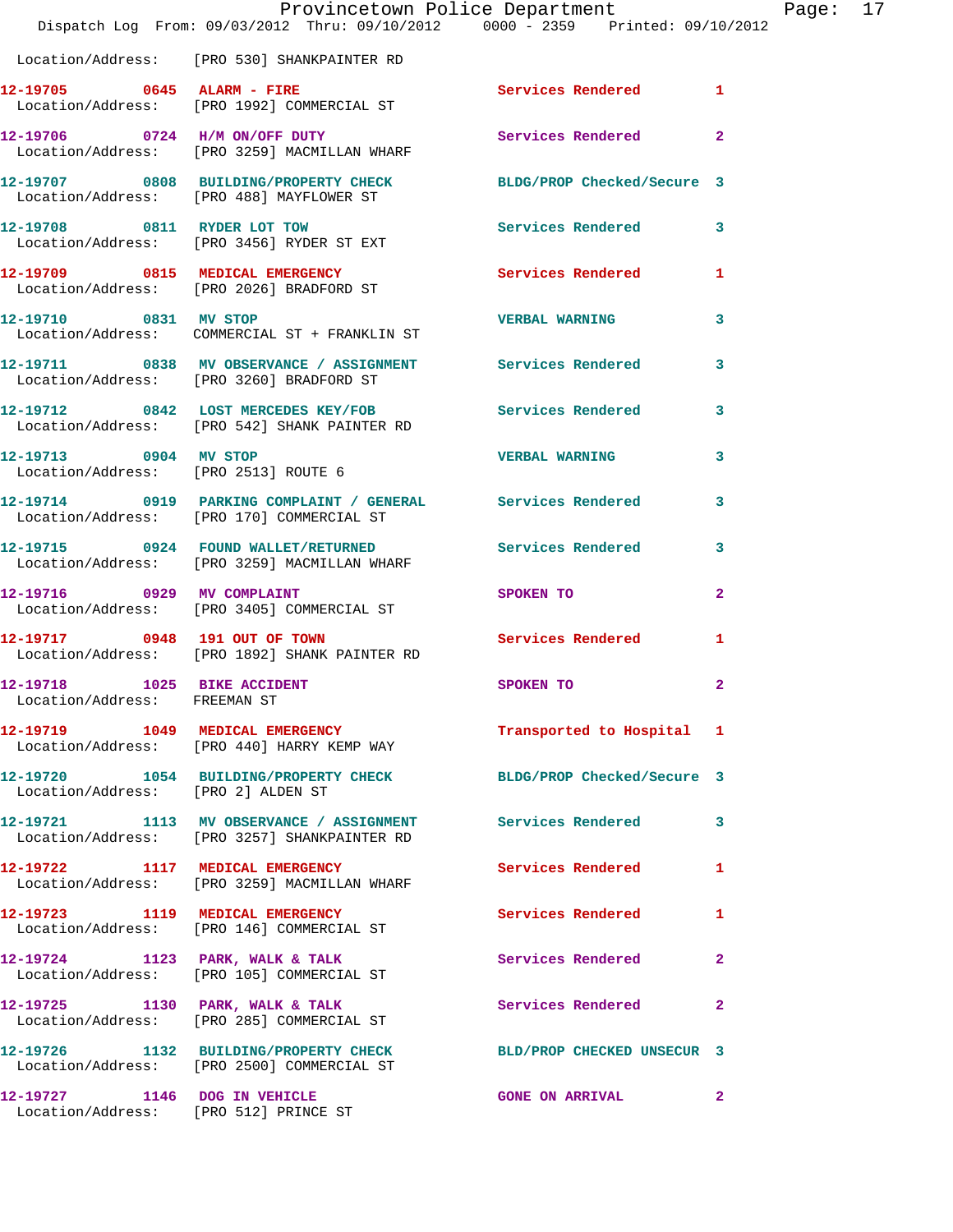| rade. |  |
|-------|--|
|       |  |

|                                                    | Dispatch Log From: 09/03/2012 Thru: 09/10/2012 0000 - 2359 Printed: 09/10/2012                                   | Provincetown Police Department Page: 18 |              |  |
|----------------------------------------------------|------------------------------------------------------------------------------------------------------------------|-----------------------------------------|--------------|--|
| Location/Address: PLEASANT ST                      | 12-19728 1150 DOGS IN VEHICLE <b>12-19728</b> Citation/Warning Issued 2                                          |                                         |              |  |
|                                                    | 12-19729 1157 PARK, WALK & TALK 1998 Services Rendered 2<br>Location/Address: [PRO 3259] MACMILLAN WHARF         |                                         |              |  |
|                                                    | 12-19730 1222 MEDICAL EMERGENCY<br>Location/Address: [PRO 185] COMMERCIAL ST                                     | Transported to Hospital 1               |              |  |
|                                                    | 12-19731 1229 MV COMPLAINT<br>Location/Address: [PRO 537] SHANK PAINTER RD                                       | Services Rendered 2                     |              |  |
|                                                    | 12-19732 1256 PARK, WALK & TALK (2008) Services Rendered 2<br>Location/Address: [PRO 146] COMMERCIAL ST          |                                         |              |  |
|                                                    | 12-19733 1258 MEDICAL EMERGENCY 1997 PATIENT REFUSAL<br>Location: [PRO 3431] LOPES SQUARE                        |                                         | $\mathbf{1}$ |  |
|                                                    | 12-19734 1308 LOW WIRES<br>Location/Address: [PRO 1590] PEARL ST                                                 | Services Rendered 2                     |              |  |
|                                                    | 12-19735 1350 PARKING COMPLAINT / GENERAL Services Rendered<br>Location/Address: [PRO 2500] COMMERCIAL ST        |                                         | 3            |  |
|                                                    | 12-19736 1401 LAMBDA CAR PARADE Services Rendered 2<br>Location/Address: [PRO 3259] MACMILLAN WHARF              |                                         |              |  |
|                                                    | 12-19737 1413 SCHOOL PERSONNEL Services Rendered<br>Location/Address: [PRO 569] WINSLOW ST                       |                                         | 3            |  |
| Refer To Arrest: 12-311-AR                         | 12-19738 1417 MV HIT & RUN<br>Location/Address: [PRO 3216] COMMERCIAL ST                                         | Arrest(s) Made                          | $\mathbf{2}$ |  |
|                                                    | 12-19739 1430 STATION BAT<br>Location/Address: [PRO 542] SHANK PAINTER RD                                        | Services Rendered                       | $\mathbf{2}$ |  |
| 12-19740   1447 MV DISABLED                        | Location/Address: [PRO 27] BRADFORD ST                                                                           | Services Rendered                       | $\mathbf{2}$ |  |
|                                                    | 12-19741 1507 MEDICAL EMERGENCY<br>Location/Address: [PRO 517] RACE POINT RD                                     | Transported to Hospital 1               |              |  |
| Location/Address: [PRO 571] ALDEN ST               | 12-19742 1514 BUILDING/PROPERTY CHECK BLDG/PROP Checked/Secure 3                                                 |                                         |              |  |
|                                                    | 12-19744 1530 DISTURBANCE<br>Location/Address: [PRO 1054] PILGRIM HEIGHTS RD                                     | SPOKEN TO                               | 1            |  |
|                                                    | 12-19745 1544 BUILDING/PROPERTY CHECK BLDG/PROP Checked/Secure 3<br>Location/Address: [PRO 3318] CEMETERY RD     |                                         |              |  |
| Location/Address: [PRO 2521] ROUTE 6               | 12-19746 1551 MV OBSERVANCE / ASSIGNMENT No Action Required 3                                                    |                                         |              |  |
| 12-19747 1614 MV STOP<br>Location/Address: ROUTE 6 |                                                                                                                  | <b>VERBAL WARNING</b>                   | 3            |  |
|                                                    | 12-19748 1652 MV STOP<br>Location/Address: [PRO 3004] BRADFORD ST                                                | <b>VERBAL WARNING</b>                   | 3            |  |
|                                                    | 12-19749 1654 MEDICAL EMERGENCY<br>Location/Address: [PRO 964] KIMBERLY LN                                       | Transported to Hospital 1               |              |  |
|                                                    | 12-19751 1659 BUILDING/PROPERTY CHECK BLDG/PROP Checked/Secure 3<br>Location/Address: [PRO 2898] JEROME SMITH RD |                                         |              |  |
| Location/Address: [PRO 3287] ROUTE 6               | 12-19752 1715 BUILDING/PROPERTY CHECK BLDG/PROP Checked/Secure 3                                                 |                                         |              |  |
| 12-19753 1719 MV STOP                              |                                                                                                                  | Citation/Warning Issued 3               |              |  |
|                                                    |                                                                                                                  |                                         |              |  |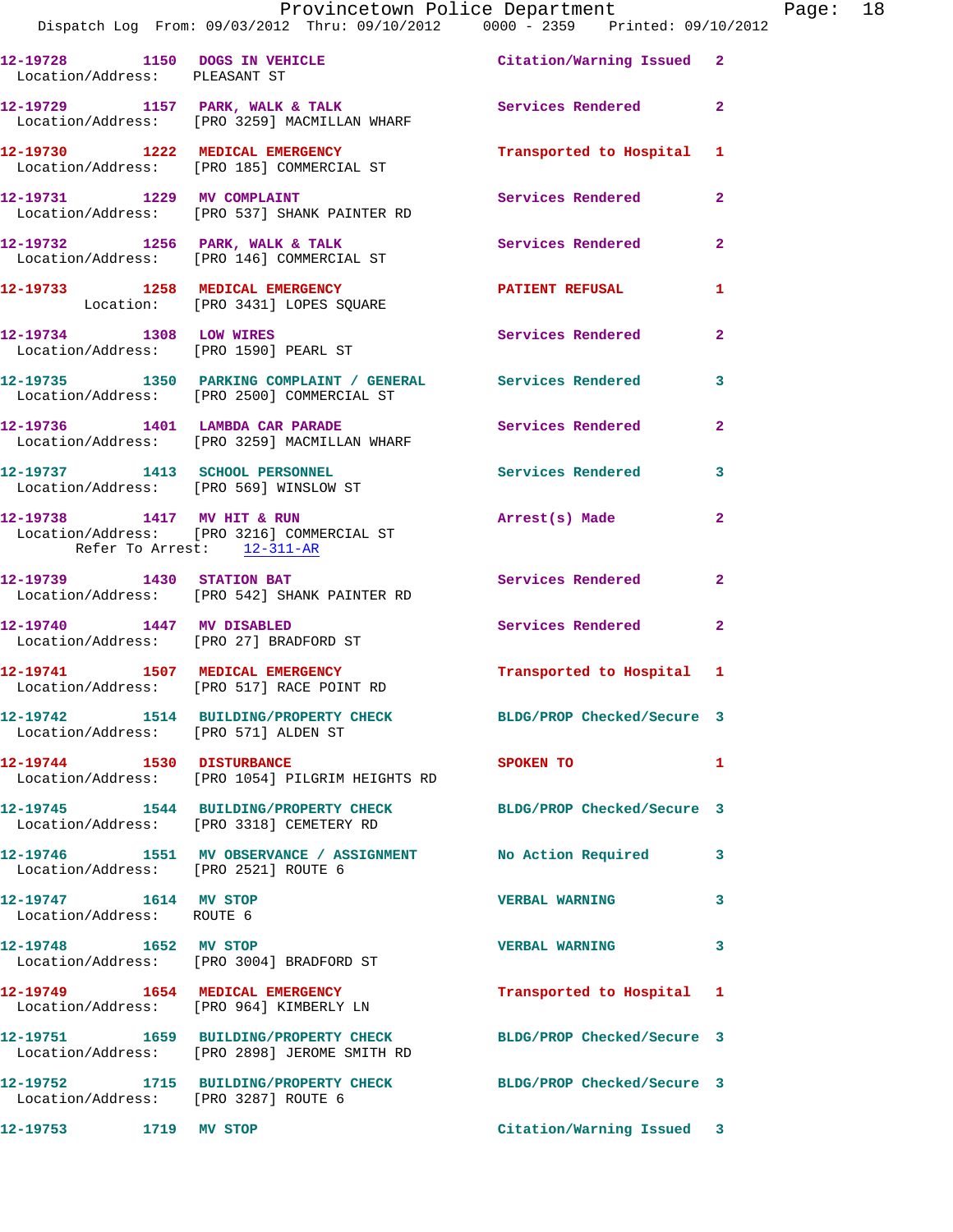|                                                                       |                                                                                                                | Provincetown Police Department | Page: 19     |  |
|-----------------------------------------------------------------------|----------------------------------------------------------------------------------------------------------------|--------------------------------|--------------|--|
|                                                                       | Dispatch Log From: 09/03/2012 Thru: 09/10/2012   0000 - 2359   Printed: 09/10/2012                             |                                |              |  |
|                                                                       | Location/Address: [PRO 3430] COMMERCIAL ST                                                                     |                                |              |  |
|                                                                       | 12-19754 1725 PARKING COMPLAINT / GENERAL Services Rendered 3<br>Location/Address: [PRO 433] RYDER ST EXT      |                                |              |  |
|                                                                       | 12-19756 1754 BUILDING/PROPERTY CHECK Services Rendered 3<br>Location/Address: [PRO 3317] CEMETERY RD          |                                |              |  |
| Location/Address: [PRO 2513] ROUTE 6                                  | 12-19757 1800 MV OBSERVANCE / ASSIGNMENT Services Rendered                                                     |                                | $\mathbf{3}$ |  |
|                                                                       | 12-19759 1814 LOOSE HUSKY<br>Location/Address: [PRO 1676] BRADFORD ST                                          | Services Rendered              | $\mathbf{2}$ |  |
| Location/Address: [PRO 82] CENTER ST                                  | 12-19760 1823 NOISE COMPLAINT                                                                                  | Services Rendered 3            |              |  |
|                                                                       | 12-19762 1931 BUILDING/PROPERTY CHECK BLDG/PROP Checked/Secure 3<br>Location/Address: [PRO 306] COMMERCIAL ST  |                                |              |  |
|                                                                       | 12-19763 1943 BUILDING/PROPERTY CHECK BLDG/PROP Checked/Secure 3<br>Location/Address: [PRO 175] COMMERCIAL ST  |                                |              |  |
|                                                                       | 12-19761 1948 SERVICE CALL<br>Location/Address: [PRO 265] BRADFORD ST                                          | Services Rendered 3            |              |  |
|                                                                       | 12-19764 2002 BUILDING/PROPERTY CHECK<br>Location/Address: [PRO 2206] COMMERCIAL ST                            | BLDG/PROP Checked/Secure 3     |              |  |
|                                                                       | 12-19765 2004 BUILDING/PROPERTY CHECK BLDG/PROP Checked/Secure 3<br>Location/Address: [PRO 2500] COMMERCIAL ST |                                |              |  |
|                                                                       | 12-19766 2008 MV STOP<br>Location/Address: [PRO 44] BRADFORD ST                                                | VERBAL WARNING 3               |              |  |
|                                                                       | 12-19767 2017 BUILDING/PROPERTY CHECK BLDG/PROP Checked/Secure 3<br>Location/Address: [PRO 519] RACE POINT RD  |                                |              |  |
| 12-19768 2019 MV STOP<br>Location/Address: [PRO 606] CONWELL ST       |                                                                                                                | Citation/Warning Issued 3      |              |  |
| 12-19769 2030 MV STOP<br>Location/Address: [PRO 606] CONWELL ST       |                                                                                                                | <b>VERBAL WARNING</b>          |              |  |
| 12-19770 2037 NOISE COMPLAINT<br>Location/Address: [PRO 82] CENTER ST |                                                                                                                | <b>Services Rendered</b>       | 3            |  |
|                                                                       | 12-19771 2041 ASSIST CITIZEN<br>Location/Address: [PRO 999] MONTELLO ST                                        | Services Rendered 3            |              |  |
|                                                                       | 12-19772 2053 BUILDING/PROPERTY CHECK BLDG/PROP Checked/Secure 3<br>Location/Address: [PRO 519] RACE POINT RD  |                                |              |  |
| 12-19773 2054 BAR CHECK                                               | Location/Address: [PRO 3260] BRADFORD ST EXT                                                                   | Services Rendered 2            |              |  |
|                                                                       | 12-19774 2055 LOOSE HUSKY<br>Location/Address: [PRO 1676] BRADFORD ST                                          | Services Rendered              | $\mathbf{2}$ |  |
|                                                                       | 12-19775 2059 BUILDING/PROPERTY CHECK BLDG/PROP Checked/Secure 3<br>Location/Address: [PRO 182] COMMERCIAL ST  |                                |              |  |
|                                                                       | 12-19776 2107 BAR CHECK<br>Location/Address: [PRO 3443] COMMERCIAL ST                                          | Services Rendered              | $\mathbf{2}$ |  |
| Location/Address: BANGS ST                                            | 12-19777 2113 COMPLAINT ABOUT DOG                                                                              | Services Rendered              | $\mathbf{2}$ |  |
| 12-19778 2120 HAZARDS<br>Location/Address: [PRO 2479] ROUTE 6         |                                                                                                                | Could Not Locate 2             |              |  |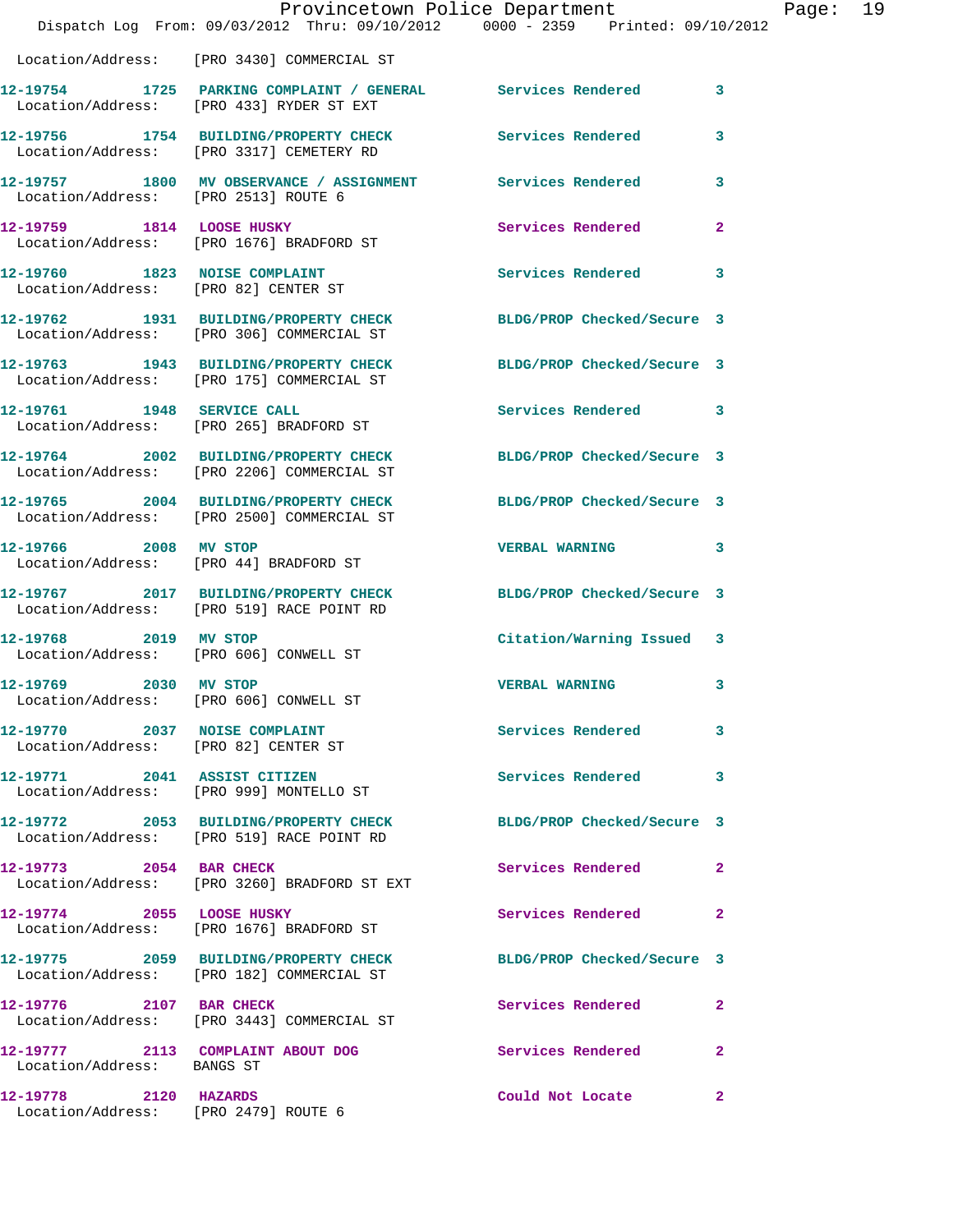|                                      | Dispatch Log From: 09/03/2012 Thru: 09/10/2012 0000 - 2359 Printed: 09/10/2012                                    |                          |                |              |
|--------------------------------------|-------------------------------------------------------------------------------------------------------------------|--------------------------|----------------|--------------|
|                                      | 12-19779 2145 BAR CHECK<br>Location/Address: [PRO 356] COMMERCIAL ST                                              | Services Rendered 2      |                |              |
|                                      | 12-19780 2149 BUILDING/PROPERTY CHECK BLDG/PROP Checked/Secure 3<br>Location/Address: [PRO 1638] COMMERCIAL ST    |                          |                |              |
|                                      | 12-19782 2200 BAR CHECK<br>Location/Address: [PRO 382] COMMERCIAL ST                                              | <b>Services Rendered</b> | $\mathbf{2}$   |              |
| 12-19783 2203 BAR CHECK              | Location/Address: [PRO 3633] COMMERCIAL ST                                                                        | Services Rendered        | $\overline{a}$ |              |
|                                      | 12-19784 2207 BAR CHECK<br>Location/Address: [PRO 484] MASONIC PL                                                 | Services Rendered        | $\overline{a}$ |              |
|                                      | 12-19785 2213 BAR CHECK<br>Location/Address: [PRO 2675] COMMERCIAL ST                                             | Services Rendered        | $\overline{2}$ |              |
|                                      | 12-19786 2220 BUILDING/PROPERTY CHECK BLDG/PROP Checked/Secure 3<br>Location/Address: [PRO 3287] ROUTE 6          |                          |                |              |
|                                      | 12-19787 2227 MV STOP<br>Location/Address: [PRO 3461] COMMERCIAL ST                                               | <b>VERBAL WARNING</b>    | 3              |              |
|                                      | 12-19788 2233 BUILDING/PROPERTY CHECK BLDG/PROP Checked/Secure 3<br>Location/Address: [PRO 3256] COMMERCIAL ST    |                          |                |              |
|                                      | 12-19789 2341 BUILDING/PROPERTY CHECK BLDG/PROP Checked/Secure 3<br>Location/Address: [PRO 2543] MACMILLAN        |                          |                |              |
| Location/Address: [PRO 433] RYDER ST | 12-19790 2357 BUILDING/PROPERTY CHECK BLDG/PROP Checked/Secure 3                                                  |                          |                |              |
|                                      | 12-19791  2357 BUILDING/PROPERTY CHECK BLDG/PROP Checked/Secure 3<br>Location/Address: [PRO 2898] JEROME SMITH RD |                          |                |              |
| For Date: $09/09/2012 -$ Sunday      |                                                                                                                   |                          |                |              |
|                                      | 12-19792 0006 MV OBSERVANCE / ASSIGNMENT Services Rendered 3<br>Location/Address: [PRO 2577] BRADFORD ST          |                          |                |              |
|                                      | 12-19794 0125 MV COMPLAINT-DRIVE OFF Could Not Locate<br>Location/Address: [PRO 526] RYDER ST EXT                 |                          | $\mathbf{2}$   |              |
| 12-19795 0141 MV STOP                | Location/Address: OFF CONWELL ST + CONWELL ST                                                                     | <b>VERBAL WARNING</b>    | 3              |              |
|                                      | 12-19797 0253 BUILDING/PROPERTY CHECK BLDG/PROP Checked/Secure 3<br>Location/Address: [PRO 1989] COMMERCIAL ST    |                          |                |              |
|                                      | 12-19798 0304 BUILDING/PROPERTY CHECK BLDG/PROP Checked/Secure 3<br>Location/Address: [PRO 2206] COMMERCIAL ST    |                          |                |              |
|                                      | 12-19799 0309 BUILDING/PROPERTY CHECK BLDG/PROP Checked/Secure 3<br>Location/Address: [PRO 3296] SHANKPAINTER RD  |                          |                |              |
|                                      | 12-19800 0322 BUILDING/PROPERTY CHECK BLDG/PROP Checked/Secure 3<br>Location/Address: [PRO 606] CONWELL ST        |                          |                |              |
|                                      | 12-19801 0503 BUILDING/PROPERTY CHECK BLDG/PROP Checked/Secure 3<br>Location/Address: [PRO 341] COMMERCIAL ST     |                          |                |              |
|                                      | 12-19802 0559 BY-LAW VIOLATION COMPLAINT No Action Required<br>Location/Address: [PRO 537] SHANK PAINTER RD       |                          | $\mathbf{2}$   |              |
| 12-19803 0559 LOBBY TRAFFIC          | Location/Address: [PRO 542] SHANK PAINTER RD                                                                      | Services Rendered 2      |                | 19           |
| Location/Address: KILEY CT           | 12-19804 0709 LOOSE DOG/CITATION ISSUED Citation/Warning Issued 2                                                 |                          |                | $\mathbf{2}$ |
|                                      |                                                                                                                   |                          |                |              |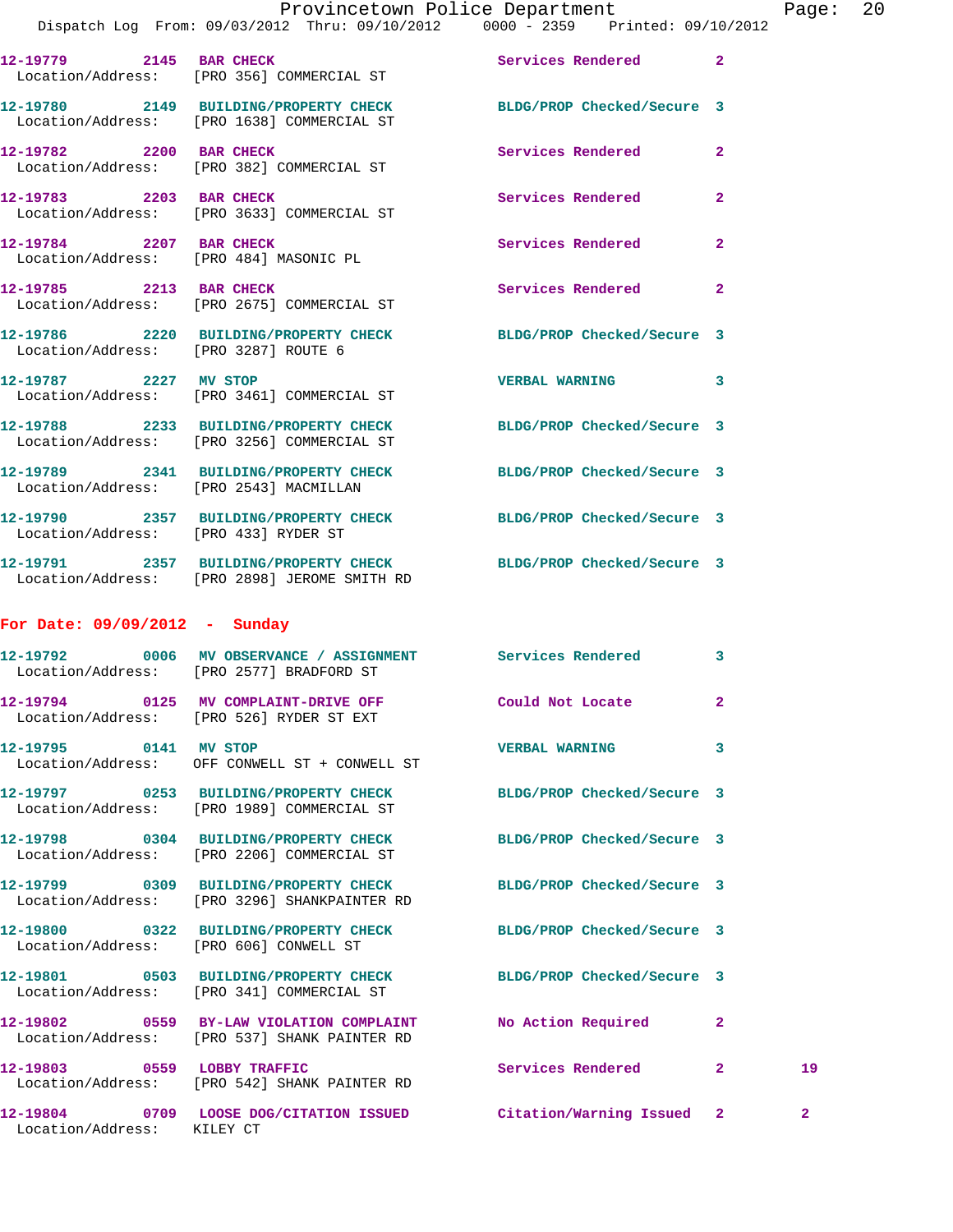Dispatch Log From: 09/03/2012 Thru: 09/10/2012 0000 - 2359 Printed: 09/10/2012

|                                                                        | 12-19805 0710 BOAT/HARBORMASTER<br>Location/Address: [PRO 2543] MACMILLAN WHARF                               | Services Rendered 2                 |                         |
|------------------------------------------------------------------------|---------------------------------------------------------------------------------------------------------------|-------------------------------------|-------------------------|
| 12-19807 0744 LOST CAT/FOUND<br>Location/Address: [PRO 415] CONWELL ST |                                                                                                               | Services Rendered 2                 |                         |
|                                                                        | 12-19808 0836 BUILDING/PROPERTY CHECK<br>Location/Address: [PRO 175] COMMERCIAL ST                            | BLDG/PROP Checked/Secure 3          |                         |
| 12-19809 0917 SERVE WARRANT                                            | Location/Address: [PRO 542] SHANK PAINTER RD<br>Refer To Arrest: $12-313-AR$                                  | Arrest(s) Made                      | 3                       |
|                                                                        | 12-19810 0919 LANDLORD/TENANT<br>Location/Address: [PRO 3449] CAPTAIN BERTIE RD                               | Services Rendered 2                 |                         |
| 12-19811 1007 MV STOP                                                  | Location/Address: [PRO 3015] BRADFORD ST                                                                      | <b>VERBAL WARNING</b>               | 3                       |
| Location/Address: [PRO 1894] WINSLOW ST                                | 12-19812 1015 BIKE GENERAL                                                                                    | Services Rendered                   | $\mathbf{2}$            |
|                                                                        | 12-19813 1034 BUILDING/PROPERTY CHECK<br>Location/Address: [PRO 519] RACE POINT RD                            | BLDG/PROP Checked/Secure 3          |                         |
|                                                                        | 12-19815 1156 BUILDING/PROPERTY CHECK<br>Location/Address: [PRO 2206] COMMERCIAL ST                           | BLDG/PROP Checked/Secure 3          |                         |
|                                                                        | 12-19816 1239 FOUND DOG/RETURNED<br>Location/Address: [PRO 2968] COMMERCIAL ST                                | <b>VERBAL WARNING</b>               | $\overline{2}$          |
| 12-19817 1302 MV ACCIDENT<br>Refer To Accident: 12-71-AC               | Location/Address: [PRO 3094] COMMERCIAL ST                                                                    | Services Rendered<br>$\blacksquare$ |                         |
|                                                                        | 12-19818 1309 ASSIST AGENCY / MUTUAL AID Services Rendered<br>Location/Address: [PRO 1268] COMMERCIAL ST      |                                     | 3                       |
| 12-19819   1319   VANDALISM                                            | Location/Address: [PRO 1466] COMMERCIAL ST                                                                    | SPOKEN TO                           | 3                       |
| 12-19820 1322 FOUND HTC PHONE                                          | Location/Address: [PRO 542] SHANK PAINTER RD                                                                  | Services Rendered 3                 |                         |
| 12-19821 1421 MV COMPLAINT                                             | Location/Address: [PRO 526] RYDER ST EXT                                                                      | Services Rendered                   | $\mathbf{2}$            |
| 12-19822 1534 MV STOP                                                  | Location/Address: ROUTE 6 + HOWLAND ST                                                                        | <b>VERBAL WARNING</b>               | $\overline{\mathbf{3}}$ |
|                                                                        | 12-19823 1547 BUILDING/PROPERTY CHECK<br>Location/Address: [PRO 3317] CEMETERY RD                             | BLDG/PROP Checked/Secure 3          |                         |
|                                                                        | 12-19824 1607 BUILDING/PROPERTY CHECK<br>Location/Address: [PRO 2483] COMMERCIAL ST                           | BLDG/PROP Checked/Secure 3          |                         |
| 12-19825 1620 MV STOP<br>Location/Address: ROUTE 6 + SNAIL RD          |                                                                                                               | <b>VERBAL WARNING</b>               | 3                       |
| 12-19826 1645 COMPLAINT                                                | Location/Address: [PRO 1244] RACE POINT RD                                                                    | Services Rendered                   | 3                       |
| 12-19827 1754 FINDING OWNER                                            | Location/Address: [PRO 3137] RACE POINT RD                                                                    | <b>Services Rendered</b>            | 3                       |
|                                                                        | 12-19828 1802 PARKING COMPLAINT / GENERAL Services Rendered<br>Location/Address: [PRO 549] STANDISH ST        |                                     | 3                       |
|                                                                        | 12-19829 1925 BUILDING/PROPERTY CHECK BLDG/PROP Checked/Secure 3<br>Location/Address: [PRO 519] RACE POINT RD |                                     |                         |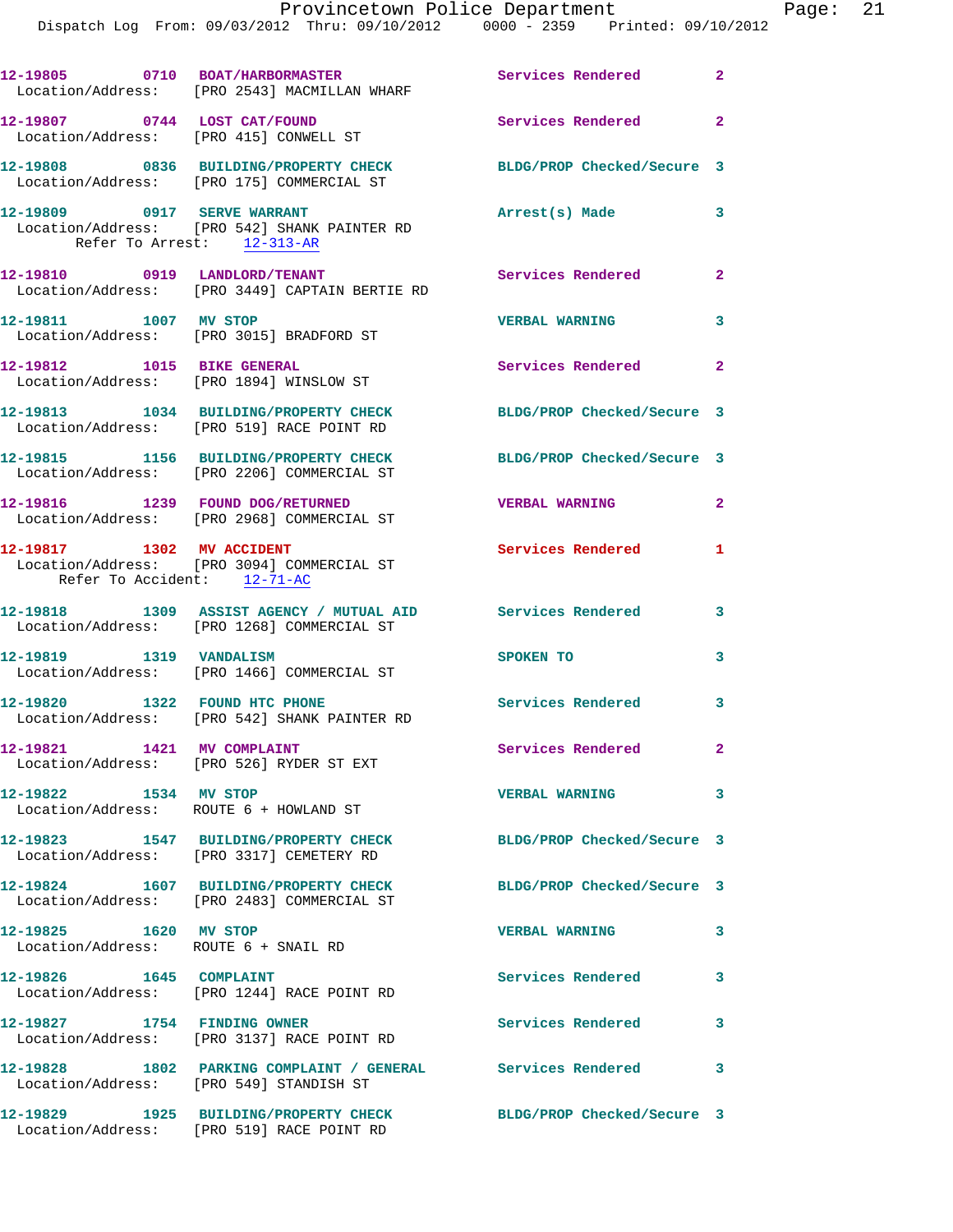|                                                          | 12-19830 1932 BUILDING/PROPERTY CHECK BLDG/PROP Checked/Secure 3<br>Location/Address: [PRO 105] COMMERCIAL ST |                            |                    |
|----------------------------------------------------------|---------------------------------------------------------------------------------------------------------------|----------------------------|--------------------|
| 12-19831 1932 BAR CHECK                                  | Location/Address: [PRO 3430] COMMERCIAL ST                                                                    | Services Rendered          | $\overline{2}$     |
|                                                          | 12-19832 1938 BAR CHECK<br>Location/Address: [PRO 3737] BRADFORD ST                                           | LICENSING VIOLATION        | $\overline{2}$     |
| 12-19833 1947 BAR CHECK                                  | Location/Address: [PRO 129] COMMERCIAL ST                                                                     | <b>Services Rendered</b>   | $\overline{a}$     |
| 12-19834 1952 BAR CHECK                                  | Location/Address: [PRO 106] COMMERCIAL ST                                                                     | Services Rendered          | $\overline{2}$     |
|                                                          | 12-19835 2001 BUILDING/PROPERTY CHECK<br>Location/Address: [PRO 2206] COMMERCIAL ST                           | BLDG/PROP Checked/Secure 3 |                    |
|                                                          | 12-19836 2001 BUILDING/PROPERTY CHECK<br>Location/Address: [PRO 1638] COMMERCIAL ST                           | BLDG/PROP Checked/Secure 3 |                    |
|                                                          | 12-19838 2009 BUILDING/PROPERTY CHECK<br>Location/Address: [PRO 2898] JEROME SMITH RD                         | BLDG/PROP Checked/Secure 3 |                    |
| 12-19839 2027 MV STOP                                    | Location/Address: BANGS ST + BRADFORD ST                                                                      | <b>VERBAL WARNING</b>      | 3                  |
|                                                          | 12-19840 2036 BUILDING/PROPERTY CHECK<br>Location/Address: [PRO 306] COMMERCIAL ST                            | BLDG/PROP Checked/Secure 3 |                    |
|                                                          | 12-19841 2057 BUILDING/PROPERTY CHECK<br>Location: [PRO 3431] LOPES SQUARE                                    | BLDG/PROP Checked/Secure 3 |                    |
|                                                          | 12-19843 2104 BAR CHECK<br>Location/Address: [PRO 2737] COMMERCIAL ST                                         | Services Rendered          | $\overline{2}$     |
|                                                          | 12-19844 2110 MV DISABLED<br>Location/Address: [PRO 399] COMMERCIAL ST                                        | Services Rendered          | $\mathbf{2}$       |
|                                                          | 12-19845 2111 BAR CHECK<br>Location/Address: [PRO 253] COMMERCIAL ST                                          | Services Rendered          | $\mathbf{2}$       |
|                                                          | 12-19847 2125 MEDICAL EMERGENCY<br>Location/Address: [PRO 1542] COMMERCIAL ST                                 | Transported to Hospital 1  |                    |
| Location/Address: [PRO 3287] ROUTE 6                     | 12-19846 2126 BUILDING/PROPERTY CHECK                                                                         | BLDG/PROP Checked/Secure 3 |                    |
| 12-19848 2206 FOUND WALLET<br>Location/Address: RYDER ST |                                                                                                               | Services Rendered          | 3                  |
| Location/Address: [PRO 571] ALDEN ST                     | 12-19849 2315 BUILDING/PROPERTY CHECK BLDG/PROP Checked/Secure 3                                              |                            |                    |
| For Date: $09/10/2012$ - Monday                          |                                                                                                               |                            |                    |
|                                                          |                                                                                                               |                            |                    |
|                                                          | 12-19850 0001 LOBBY TRAFFIC<br>Location/Address: [PRO 542] SHANK PAINTER RD                                   | Services Rendered          | $\mathbf{2}$<br>-5 |
| Location/Address: [PRO 16] BRADFORD ST                   | 12-19851 0006 BUILDING/PROPERTY CHECK BLDG/PROP Checked/Secure 3                                              |                            |                    |
| Location/Address: [PRO 444] HIGH POLE                    | 12-19852 0015 BUILDING/PROPERTY CHECK BLDG/PROP Checked/Secure 3                                              |                            |                    |
|                                                          | 12-19853 0025 MV OBSERVANCE / ASSIGNMENT No Action Required<br>Location/Address: BRADFORD ST + RYDER ST       |                            | 3                  |
|                                                          | 12-19854 0033 MV OBSERVANCE / ASSIGNMENT No Action Required                                                   |                            | 3                  |